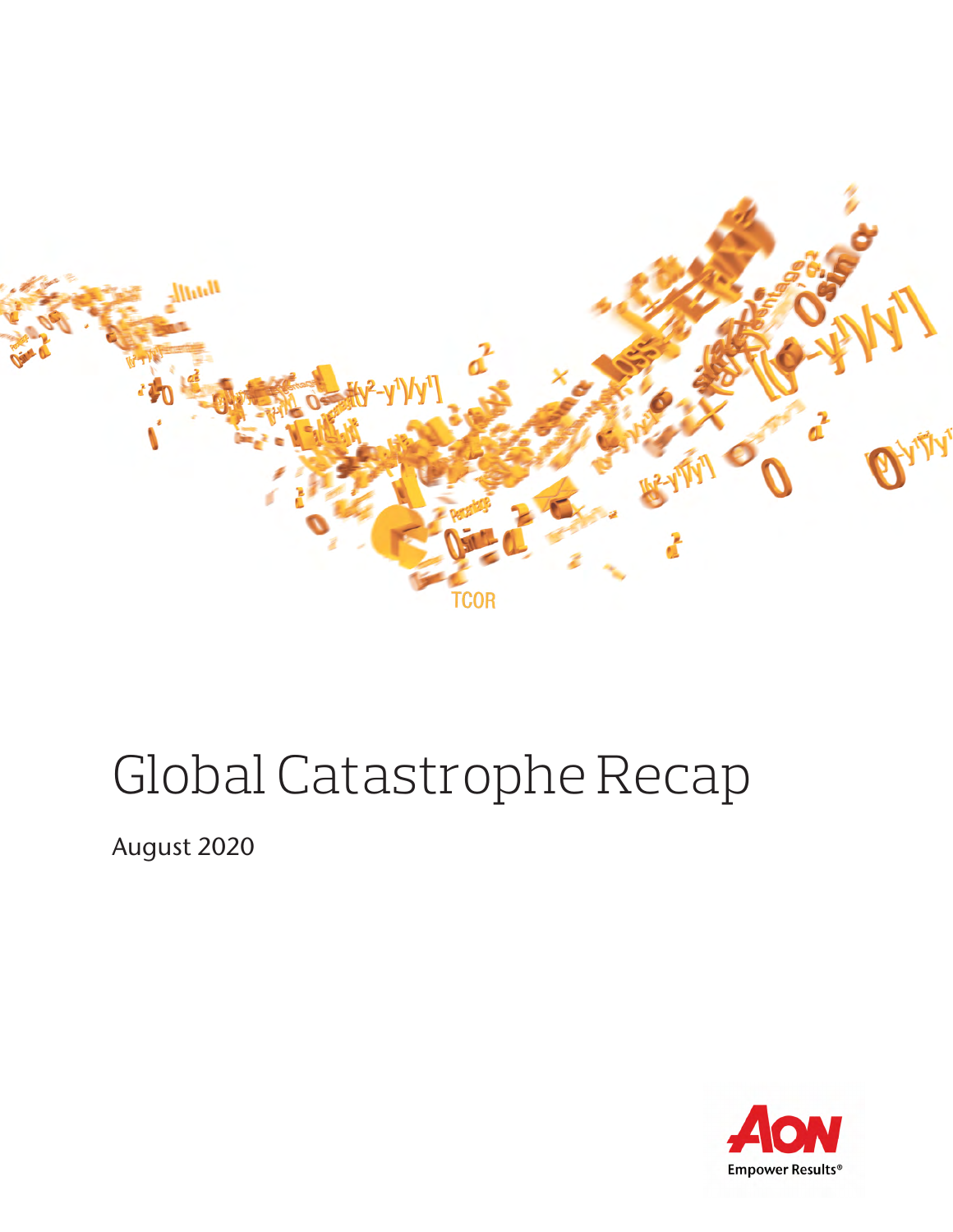## Table of Contents

| <b>Executive Summary</b>                                | 3              |
|---------------------------------------------------------|----------------|
| <b>United States</b>                                    | $\overline{4}$ |
| Remainder of North America (Non-US)                     | 6              |
| South America                                           | 6              |
| Europe                                                  | 7              |
| Middle East                                             | 8              |
| Africa                                                  | 8              |
| Asia                                                    | 9              |
| Oceania (Australia, New Zealand, South Pacific Islands) | 11             |
| Appendix                                                | 12             |
| Updated 2020 Data: January-July                         | 12             |
| <b>Additional Report Details</b>                        | 18             |
| <b>Contact Information</b>                              | 19             |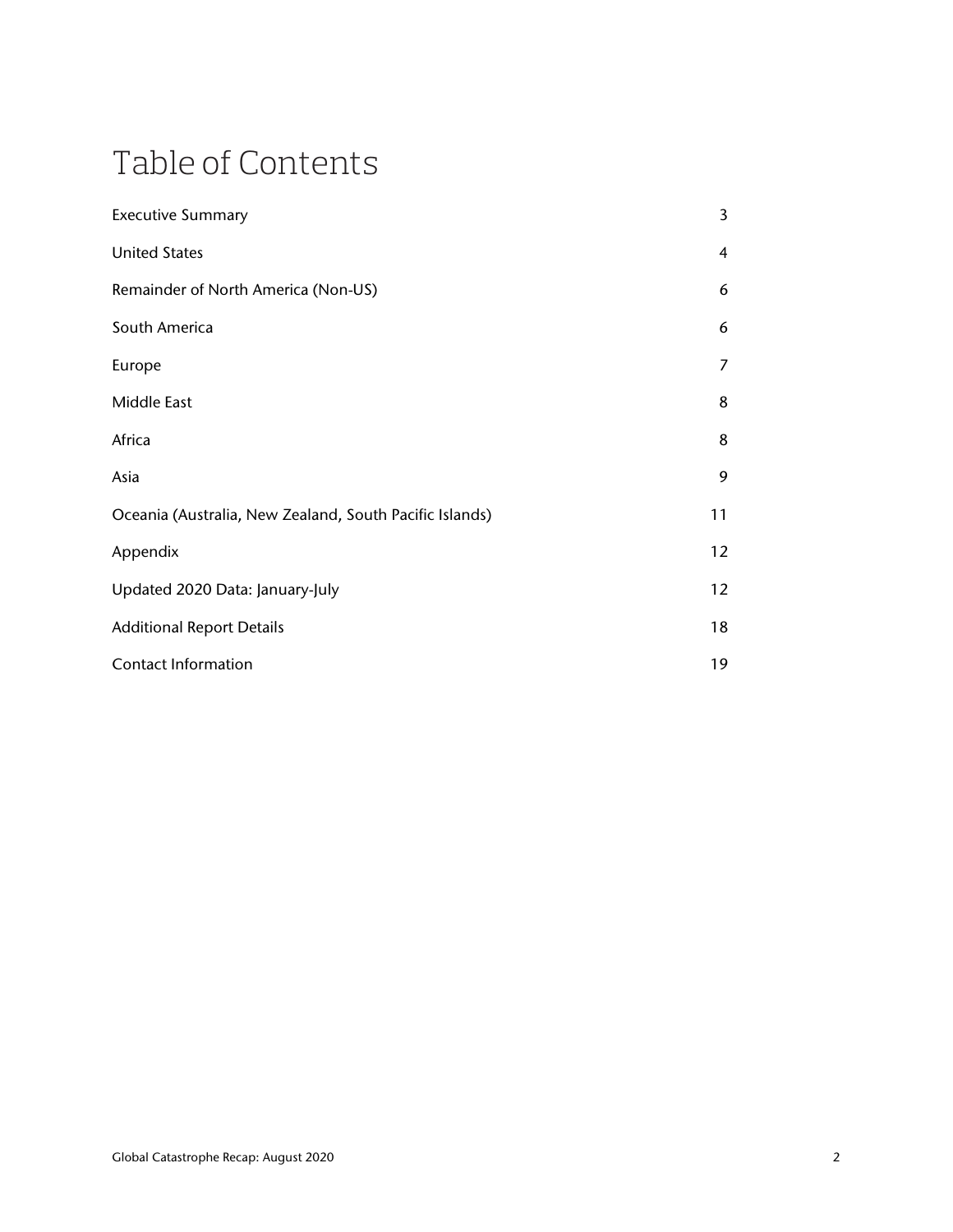## Executive Summary

- Nine tropical cyclones make landfall around the globe in August; combined cost nears \$20B
- Derecho leaves extensive U.S. Midwest property & agribusiness damage; economic toll tops \$5B
- Major early season California wildfires destroy thousands of structures; insurance bill to exceed \$1B

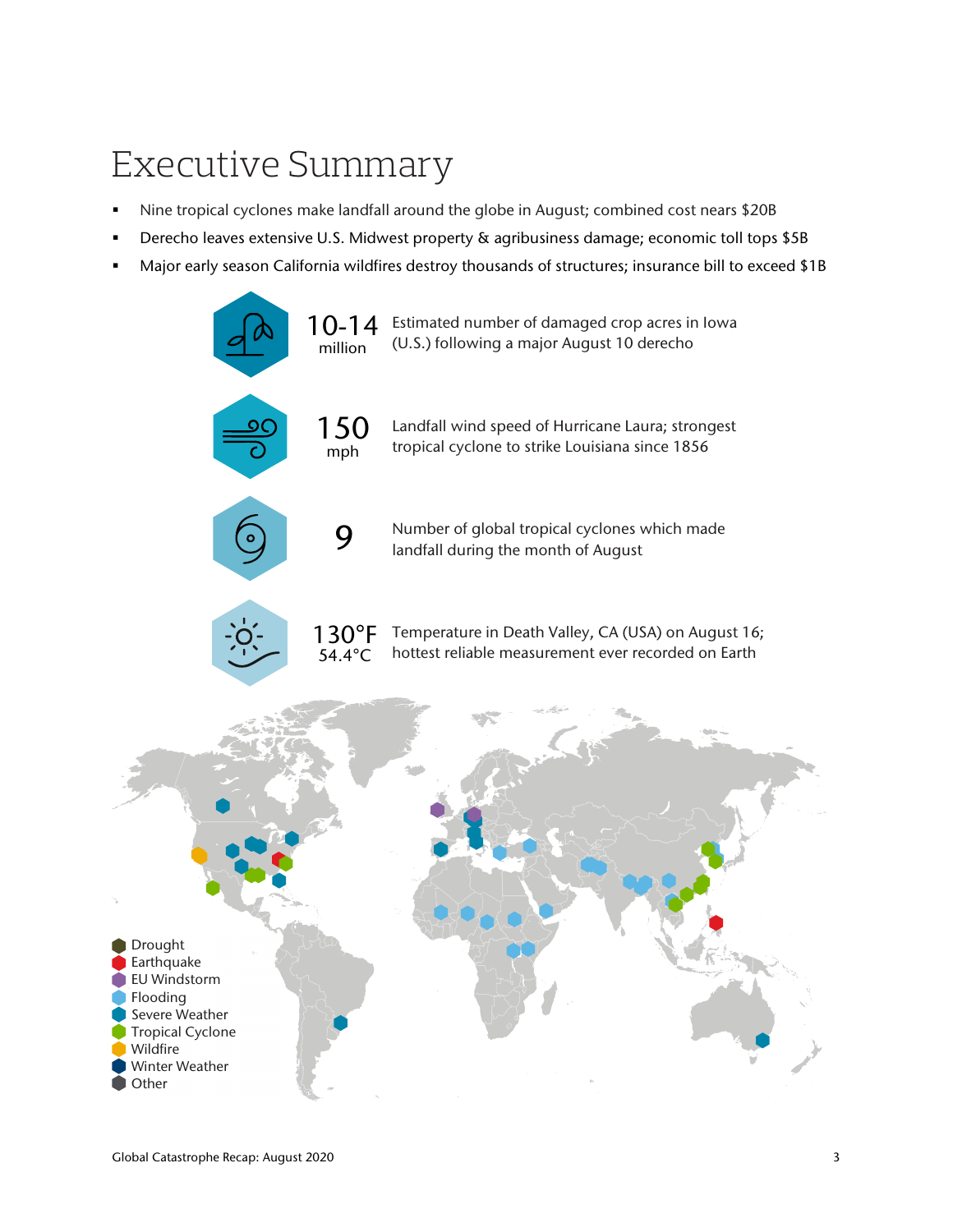### United States

| <b>Date</b> | Event                   | Location                           | <b>Deaths</b>  | Structures/<br><b>Claims</b> | <b>Economic Loss</b><br>(USD) |
|-------------|-------------------------|------------------------------------|----------------|------------------------------|-------------------------------|
| 08/02-08/04 | Hurricane Isaias        | Southeast, Mid-Atlantic, Northeast | 15             | 340,000+                     | $5.0+$ billion                |
| 08/05-09/01 | <b>CZU Complex Fire</b> | California                         |                | Thousands                    | 100s of Millions+             |
| 08/05-09/01 | LNU Complex Fire        | California                         | 5              | <b>Thousands</b>             | 100s of Millions+             |
| 08/05-09/01 | <b>Carmel Fire</b>      | California                         | $\overline{0}$ | Thousands                    | $100+$ million                |
| 08/05-09/01 | <b>SCU Complex Fire</b> | California                         | $\mathbf 0$    | Thousands                    | 100+ million                  |
| 08/05       | Severe Weather          | Colorado                           | $\overline{0}$ | $22,000+$                    | $260+$ million                |
| 08/08-08/12 | Severe Weather          | Plains, Midwest, Mid-Atlantic      | 4              | 325,000+                     | $6.5+$ billion                |
| 08/09       | Earthquake              | North Carolina                     | $\mathbf{0}$   | <b>Hundreds</b>              | <b>Millions</b>               |
| 08/13-08/17 | Severe Weather          | Plains, Midwest                    | $\Omega$       | $40,000+$                    | $400+$ million                |
| 08/18       | Severe Weather          | <b>Florida</b>                     | $\mathbf{0}$   | $2,000+$                     | $50+$ million                 |
| 08/23-08/24 | Hurricane Marco         | Florida, Southeast                 | $\mathbf 0$    | <b>Hundreds</b>              | <b>Millions</b>               |
| 08/26-08/28 | Severe Weather          | Plains, Mid-Atlantic, Northeast    | $\Omega$       | <b>Thousands</b>             | $100+$ million                |
| 08/27-08/29 | Hurricane Laura         | Plains, Southeast, Mid-Atlantic    | 33             | 100,000+                     | 10+ billion                   |
| 08/29-08/30 | Severe Weather          | Plains                             | $\Omega$       | <b>Thousands</b>             | $100+$ million                |

After first tracking through the Caribbean (details in the Americas (Non-U.S.) section), Hurricane Isaias made landfall as a strengthening Category 1 hurricane with 85 mph (140 kph) winds near Ocean Isle Beach, North Carolina. Hurricane-force wind gusts along with several feet (meters) of storm surge were cited along the eastern seaboard spanning from the Carolinas into New England. Isaias spawned at least 39 confirmed tornadoes, including a deadly EF3 in North Carolina. Flooding rains were common, particularly in the Mid-Atlantic states. At least 6.4 million homes and businesses lost power resulting from the storm. Total economic losses in the U.S. were estimated at USD5 billion, of which slightly more than half is expected to be insured.

Record heat, low humidity, and widespread dry lightning spawned nearly 1,000 fires in California during the month of August. At least eight fatalities occurred. Three of the Top 5 largest fires and two of the Top 10 most destructive fires in California's modern record were ignited. The LNU Lightning Complex Fire damaged or destroyed more than 1,700 structures in Sonoma, Lake, and Napa counties; the CZU Lightning Complex Fire damaged or destroyed nearly 1,600 structures in San Mateo and Santa Cruz counties; the SCU Lightning Complex Fire damaged or destroyed at least 205 structures; and the Carmel Fire damaged or destroyed at least 80 structures. In total, the fires since mid-August had charred more than 1.5 million acres (607,028 hectares) of land. Total combined economic and insured losses incurred by the fires were each expected to aggregate well beyond USD1.0 billion.

Severe storms produced damaging hail approaching 2.0 inches (5.1 centimeters) in diameter in parts of Colorado on August 5. Among the hardest-hit areas were near Colorado Springs (El Paso County) as hail damaged thousands of vehicles and properties. Total economic losses were at least USD260 million; most covered by insurance.

An active weather pattern resulted in several days of extensive severe weather across the eastern two-thirds of the United States from August 8-12. Most damage was incurred in parts of the Plains, Midwest, and the Mid-Atlantic. Impactful hail events occurred in the Black Hills of South Dakota on August 8 and the Minneapolis-Saint Paul metro region in Minnesota on August 9. The most catastrophic damage resulted from a derecho event that extensively impacted Iowa and Illinois on August 10, producing peak straight-line wind gusts of 140 mph (220 kph). Considerable impacts to property, vehicles, the electrical grid, and agribusiness (including 10 to 14 million crop acres) were observed. Flash flooding later affected the Mid-Atlantic on August 12. At least four people were killed. Total economic losses from August 8-12, including damage to residential and commercial properties, vehicles, infrastructure, and agriculture, were estimated at USD6.5 billion. Insurance was expected to cover more than half of the total. Preliminary direct economic costs associated with the derecho were minimally USD5 billion. Most wind and hail-related property damage was covered by standard policies, but a sizable portion of the crop loss will not be.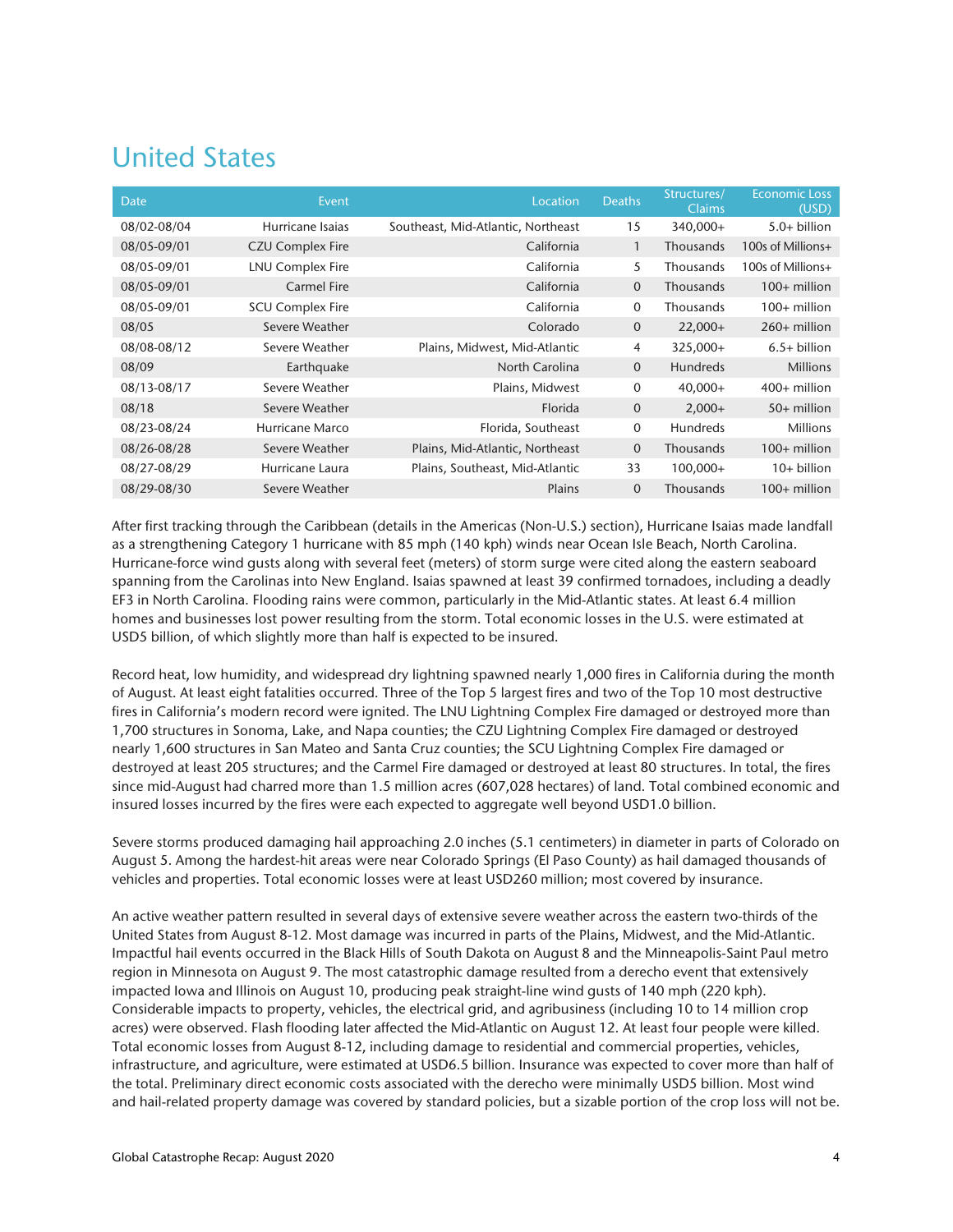The southeastern United States was rattled by a magnitude-5.1 earthquake which struck near Sparta, North Carolina (Alleghany County) on August 9. Damage assessments near the epicenter indicated multiple homes with foundation and chimney damage, water main breaks, as well as cracked roads and parking lots. Total economic and insured losses were anticipated to be in the low-digit millions (USD).

Severe weather across the United States between August 13-17 led to damage in the central and northern Plains and the Upper Mississippi Valley. Hazards with this event included significant and damaging hail, isolated tornadoes, straight-line winds, and localized heavy rainfall. Total economic losses were anticipated to approach USD400 million, with at least USD300 million covered by insurance.

Converging sea breezes led to severe storms across eastern Florida on August 18, producing damaging straight-line winds, flooding rains, severe hail, and two confirmed tornadoes. The strongest tornado, an EF2, touched down near the Town of DeLand (Volusia County), resulting in multiple homes with moderate to major roof or structural damage. Total economic and insured losses were anticipated into the millions (USD).

Hurricane Marco made landfall as a minimal tropical storm near the mouth of the Mississippi River in eastern Louisiana on August 24. The greatest impacts, however, were felt across eastern Gulf Coast and the Florida Panhandle due to heavy rainfall and flooding. Damage was minimal and estimated in the low-digit millions (USD).

Multiple rounds of severe storms occurred across the Northern United States from August 26-28, spanning from the Plains to the Northeast. The main hazards associated with this event were large hail, severe straight-line winds, and isolated tornadoes. Portions of Connecticut and New York were particularly affected by damaging tornadoes and straight-line winds. Total economic and insured losses were each anticipated to exceed USD100 million.

Hurricane Laura made landfall as a high-end Category 4 storm near Cameron, Louisiana on August 27 with sustained over-water wind speeds of 150 mph (240 kph). At least 33 direct storm-related fatalities occurred. It came ashore at peak intensity after tying the record for the fastest intensification rate in the Gulf of Mexico during a 24 hour period. Laura also tied as the strongest hurricane to make landfall in Louisiana since 1856. Catastrophic impacts were incurred across swaths of the Louisiana, particularly in Cameron and Calcasieu Parishes – including the City of Lake Charles – due to wind gusts topping 100 mph (160 kph), storm surge, and inland flooding. Total economic losses were minimally listed at USD10 billion, but likely even higher. The portion covered by public and private insurance entities is also expected to result in a notable multi-billion-dollar payout.

Severe thunderstorms initiated across the southern Plains on August 29-30, with the greatest impacts occurring across the Texas Panhandle and Red River Valley. Large hail and damaging straight-line winds caused significant impacts in Texas, particularity north of Amarillo (Potter County). Total economic and insured losses were each anticipated to exceed USD100 million.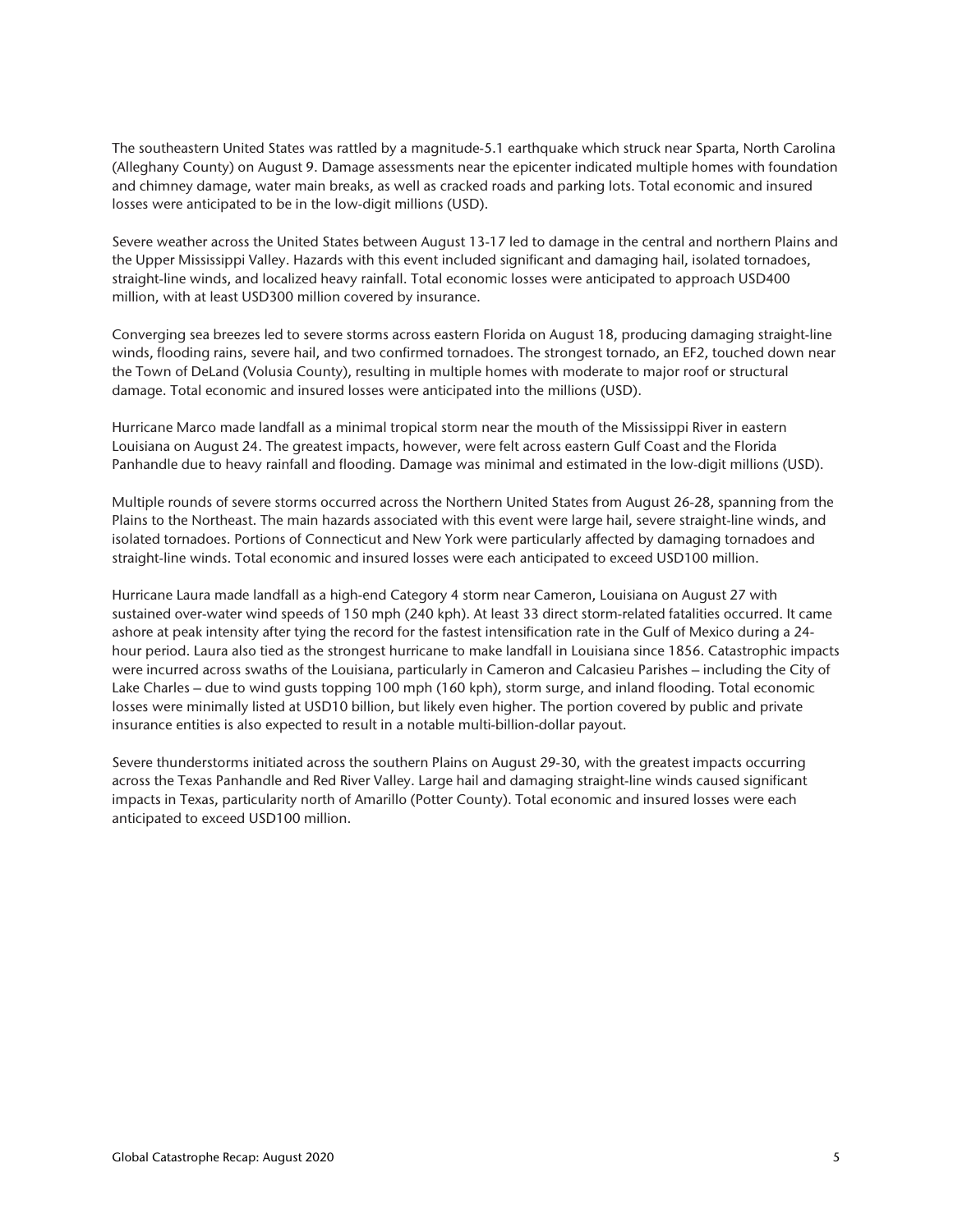### Remainder of North America (Non-U.S.)

| Date        | Event               | Location           | <b>Deaths</b> | Structures/<br>Claims | <b>Economic Loss</b><br>(USD) |
|-------------|---------------------|--------------------|---------------|-----------------------|-------------------------------|
| 07/28-08/01 | Hurricane Isaias    | Caribbean, Canada  |               | Thousands             | $225+$ million                |
| 08/02-08/03 | Severe Weather      | Canada             | $\Omega$      | $5,000+$              | $57+$ million                 |
| 08/18-08/21 | Hurricane Genevieve | Mexico             |               | <b>Hundreds</b>       | <b>Millions</b>               |
| 08/21-08/22 | Hurricane Marco     | Mexico, Costa Rica |               | Thousands             | 10s of millions               |
| 08/22-08/25 | Hurricane Laura     | Caribbean          | 35            | Thousands             | $100+$ million                |

Prior to striking the United States, Hurricane Isaias tracked through the Caribbean from July 28 to August 1. A broad northward extending wind field allowed impacts from Isaias to extend across much of the Caribbean, while the Dominican Republic, Puerto Rico, and the Bahamas were most affected. Isaias' remnants would later reach Canada. Heavy rainfall across the Dominican Republic and Puerto Rico produced significant localized flooding, resulting in extensive damage to homes and crops. Total economic losses across the Caribbean and Canada were aggregately expected to reach USD225 million. Most losses were uninsured.

Powerful thunderstorms swept across parts of Canada's Alberta and Saskatchewan provinces on August 2-3. Widespread large hail and straight-line wind damage was reported in areas near the Calgary and Edmonton metro regions. Total economic losses were estimated at nearly USD60 million. Most of those costs were covered by insurance. Also on August 2-3, a separate system spawned severe weather in southern Ontario and Quebec led to isolated tornado, straight-line wind, and flash flood damage. Total economic losses were in the millions (USD).

Hurricane Genevieve paralleled the western coastline of Mexico's Baja California peninsula as a Category 1 storm from August 19-21, producing hurricane-force wind gusts and flooding rains across portions of Baja California Sur. At least two fatalities were reported due to rough seas. Heavy rainfall produced a notable flooding event in the town of Cabo San Lucas. Total economic losses were expected to reach into the millions (USD).

Hurricane Marco's passage through Caribbean resulted in flood-related impacts in Mexico and Costa Rica. Several states in Mexico reported notable infrastructural damage, while one person was killed. Flooding also ensued in Costa Rica. Total economic losses were estimated into the millions (USD).

Hurricane Laura impacted multiple Caribbean countries prior to its U.S. landfall. Notable human toll was experienced in Haiti, where at least 31 people lost their lives. Significant material damage also occurred in Puerto Rico, the Dominican Republic, Cuba, and Jamaica. The total economic toll outside the U.S. was preliminarily estimated to exceed USD100 million.

### South America

| <b>Date</b> | Event          | Location      | <b>Deaths</b> | 'Structures/<br><b>Claims</b> | Economic Loss<br>(USD) |
|-------------|----------------|---------------|---------------|-------------------------------|------------------------|
| 08/14-08/15 | Severe Weather | <b>Brazil</b> |               | $5.000+$                      | $16+$ million          |

Severe thunderstorms impacted Brazil's Santa Catarina State on August 14-15 and spawned multiple confirmed tornadoes, strong winds, and large hail. Local authorities reported 5,000 homes damaged or destroyed, along with notable commercial losses. Economic losses were minimally listed by government officials at BRL87 million (USD16 million), though the final damage bill will likely be higher.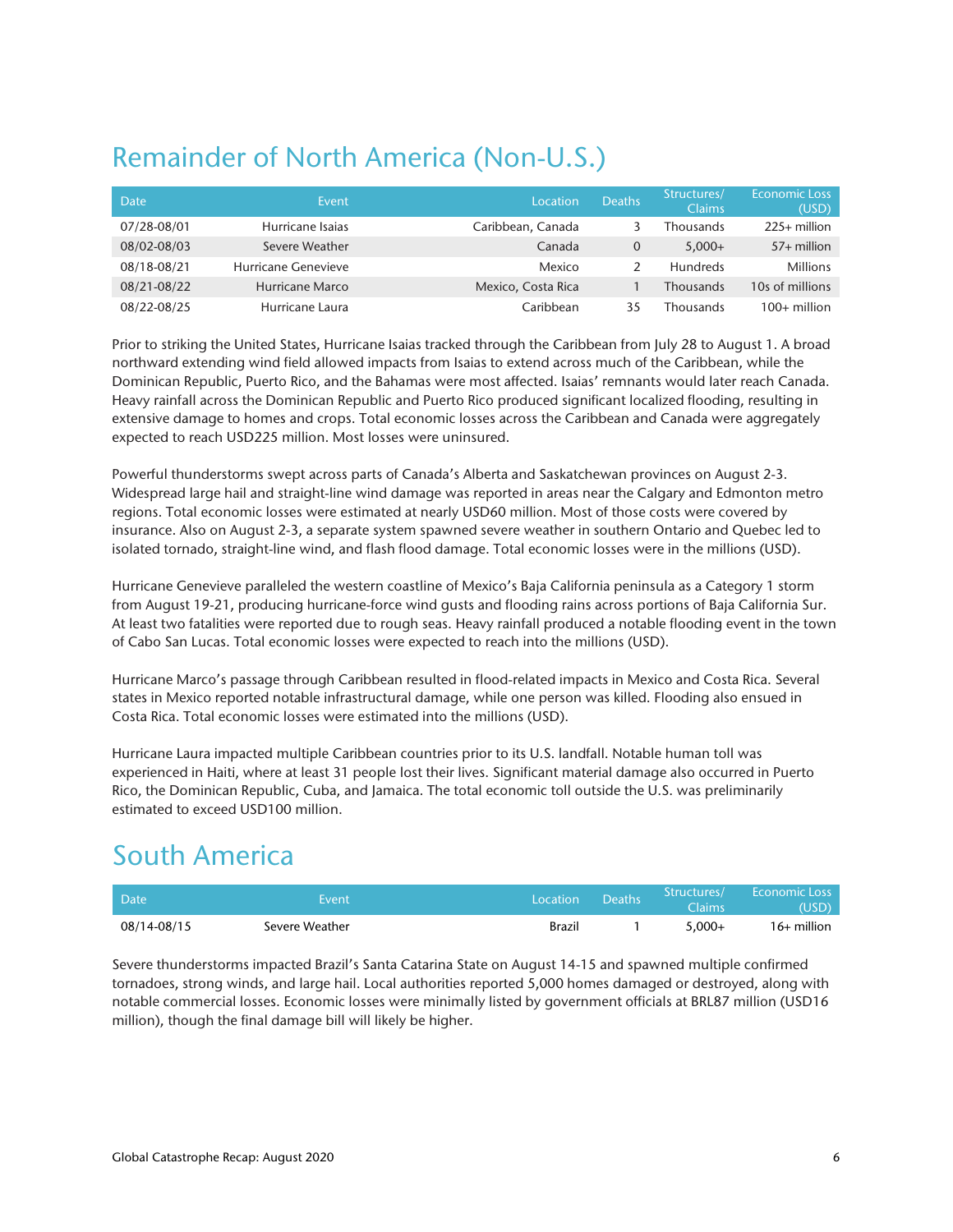### Europe

| <b>Date</b> | Event                    | Location                 | <b>Deaths</b> | Structures/<br><b>Claims</b> | <b>Economic Loss</b><br>(USD) |
|-------------|--------------------------|--------------------------|---------------|------------------------------|-------------------------------|
| 08/04-08/05 | Severe Weather           | Central Europe           | 0             | Thousands                    | $100+$ million                |
| 08/08-08/09 | Flooding                 | Greece                   | 8             | $3,000+$                     | <b>Millions</b>               |
| 08/09-08/12 | Severe Weather           | Central Europe           | $\Omega$      | <b>Hundreds</b>              | <b>Millions</b>               |
| 08/11       | Severe Weather           | Spain                    | $\Omega$      | <b>Thousands</b>             | <b>Millions</b>               |
| 08/19-08/20 | Windstorm Ellen          | Ireland, United Kingdom  | $\Omega$      | <b>Hundreds</b>              | <b>Millions</b>               |
| 08/22-08/23 | Severe Weather           | Italy, Austria           | $\Omega$      | <b>Hundreds</b>              | <b>Millions</b>               |
| 08/25-08/26 | <b>Windstorm Francis</b> | Western & Central Europe | $\Omega$      | <b>Hundreds</b>              | <b>Millions</b>               |
| 08/29-08/30 | Severe Weather           | Italy, Central Europe    | 4             | Thousands                    | $100+$ million                |

Heavy rainfall in the Alpine region and southern Bavaria resulted in increased water levels in parts of Germany and Austria on August 4-5. Streams locally burst their banks and caused localized property and infrastructural damage. Additional losses were noted in Italy, Croatia, and Hungary due to strong winds and large hail. Economic losses were initially expected to reach into the tens of millions EUR.

Severe localized flash flooding affected parts of central Evia (Euboea) island in Greece on August 8-9, causing at least eight fatalities. The most affected areas were Psachna, Politika, Bourtzi Vasilikou, and Lefkandi. According to media reports, 3,000 properties were flooded; there was also a notable impact on vehicles, infrastructure, and beaches. Total economic losses were expected to reach into the millions EUR.

An outbreak of severe weather caused minor losses in parts of Germany, Austria, and Poland on August 9-12. Worst affected were Ruhr region, Hessen and Bayern in Germany, Steiermark in Austria, and Lublin in Poland. Losses were expected to reach into the millions EUR.

Parts of Spain were affected by strong thunderstorms on August 11, with notable effects in agriculture. Castilla-La Mancha and Extremadura were the most affected; Agroseguro estimated that more than 24,000 hectares (59,000 acres) of agricultural land was affected nationwide.

Ireland and parts of the United Kingdom were hit by an unseasonably stormy episode on August 19-20, as a relatively deep low-pressure area tracked across the region. Met Éireann named the storm "Ellen". Formation of the storm was fueled by the remnants of Hurricane Kyle that dissipated in the North Atlantic days prior. The storm caused notable disruption and largely minor wind- and flood-related property damage across Ireland and western parts of the UK.

Violent storms caused significant damage in northern Italy on August 22-23. The outbreak, which included effects of large hail, heavy rain, and strong winds, mainly affected the Veneto region. The most affected provinces were Verona, Vicenza, Padua and Belluno. Further effects were felt in parts of Austria. Total economic losses, including effects on agriculture, were expected to reach into the millions EUR.

Parts of Western & Central Europe were affected by an unseasonably deep low-pressure area on August 25-26. Anticipated impacts prompted Met Éireann to name the storm "Francis"; the event was referred to as "Kirsten" in Germany. In Ireland, heavy rain resulted in a renewed spell of flooding, particularly in Cork County. Dozens of residents had to be rescued and hundreds of homes were flooded in the United Kingdom, notably in Newcastle. Disruption and minor property damage was reported from parts of Germany, notably in Nordrhein-Westfalen.

Violent storms affected parts of Italy and Central Europe on August 29-30. Significant damage was caused by a tornado outside of Viterbo in Lazio, Italy. Further losses related to convective storms were reported from Austria, Switzerland and Poland. Economic losses were initially listed in the tens of millions EUR.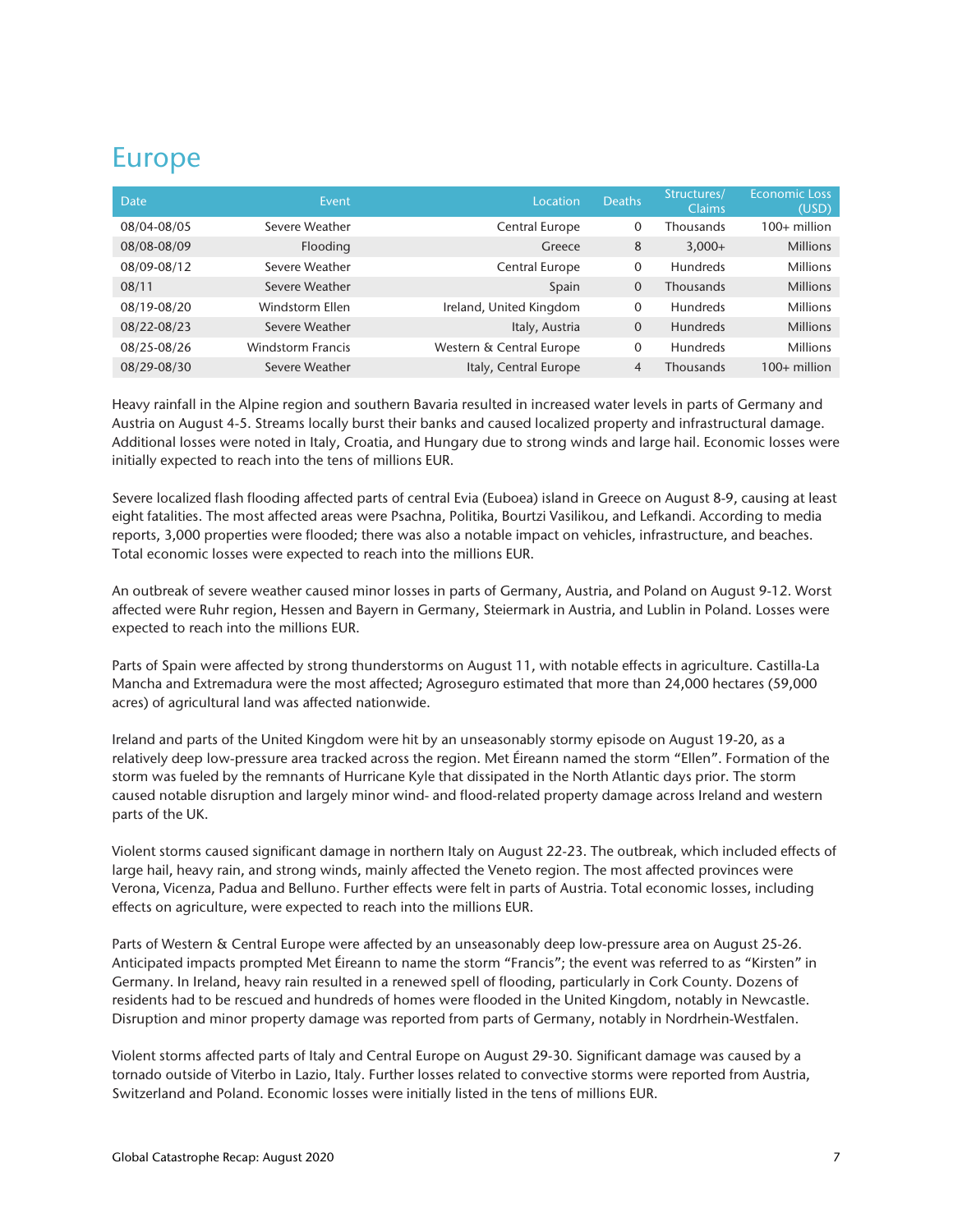### Middle East

| Date <sup>'</sup> | Event    | Location | Deaths | Structures/<br>Claims <sup>1</sup> | <b>Economic Loss</b><br>(USD). |
|-------------------|----------|----------|--------|------------------------------------|--------------------------------|
| 08/02-08/07       | Flooding | Yemen    | 174    | <b>Hundreds</b>                    | Millions                       |
| 08/22-08/23       | Flooding | Turkey   | 15     | $690+$                             | 10+ million                    |

Heavy rains triggered flooding in southwestern Arabian Peninsula, notably western Yemen, in early August. The death toll was listed at 174. Notable damage occurred in western governorates; multiple UNESCO-listed buildings in Sana'a were reportedly destroyed.

Severe flash flooding with landslides and mudslides affected the Giresun Province in northeastern Turkey on August 22-23, with additional effects also felt in Samsun, Rize and Trabzon. Tat least 15 people were killed or went missing. Flooding occurred in seven districts - the worst situation was in Doğankent, Dereli and Yağlidere. Notable infrastructural damage led to additional costs in millions USD.

### Africa

| <b>Date</b> | Event    | Location    | <b>Deaths</b> | Structures/<br><b>Claims</b> | <b>Economic Loss</b><br>(USD) |
|-------------|----------|-------------|---------------|------------------------------|-------------------------------|
| 07/01-08/31 | Flooding | Niger       | 51            | $22.000+$                    | <b>Millions</b>               |
| 07/01-08/31 | Flooding | South Sudan | <b>NA</b>     | <b>Thousands</b>             | <b>Millions</b>               |
| 08/01-08/31 | Flooding | Mali        | 0             | $2.000+$                     | Unknown                       |
| 08/01-08/31 | Flooding | Chad        | 10            | $2,500+$                     | <b>Millions</b>               |
| 08/01-08/31 | Flooding | Sudan       | 102           | 100,000+                     | $100+$ million                |
| 08/01-08/31 | Flooding | Kenya       | $\mathbf{0}$  | $1.000+$                     | Unknown                       |
| 08/25-08/31 | Flooding | Uganda      | 8             | <b>Thousands</b>             | Unknown                       |

Heavy seasonal rains in Niger resulted in notable flooding along the River Niger and its tributaries. According to governmental assessments, more than 22,000 structures were damaged or destroyed and there were at least 45 fatalities. Most affected regions were Maradi, Tahoua, Tillaberi, Dosso and Niamey.

The peak of the rainy season in South Sudan resulted in widespread flooding in the country during July and August. According to the UNHCR, roughly 600,000 people might have been displaced from their homes.

Notable floods in Mali during the month of August affected regions of Gao, Mopti, Segou and Sikasso, destroying hundreds of homes. The most affected states were Jonglei, States and Unity.

During the month of August, seasonal flooding impacted several regions of Chad. According to various intergovernmental agencies, number of displaced could have reached 120,000. At least 10 people were killed.

Widespread flooding impacted Sudan during the month of August. Local reports and governmental agencies suggested at least 102 fatalities occurred and more than 100,000 homes were either damaged or destroyed. Among the worst affected regions were North Darfur, Sennar, West Kordofan, and Kassala.

Unprecedented water levels of Lake Turkana and Lake Baringo in Kenya prompted notable coastal inundation, with residential, public and commercial property, infrastructure and beaches affected. Local officials reported that at least 1,000 households were displaced.

Record-breaking water levels of Lake Kyoga and lake Albert in late August resulted in notable inundation in Uganda and displacement of at least 8,700 people. Strong storms also resulted in at least eight fatalities in Arua District.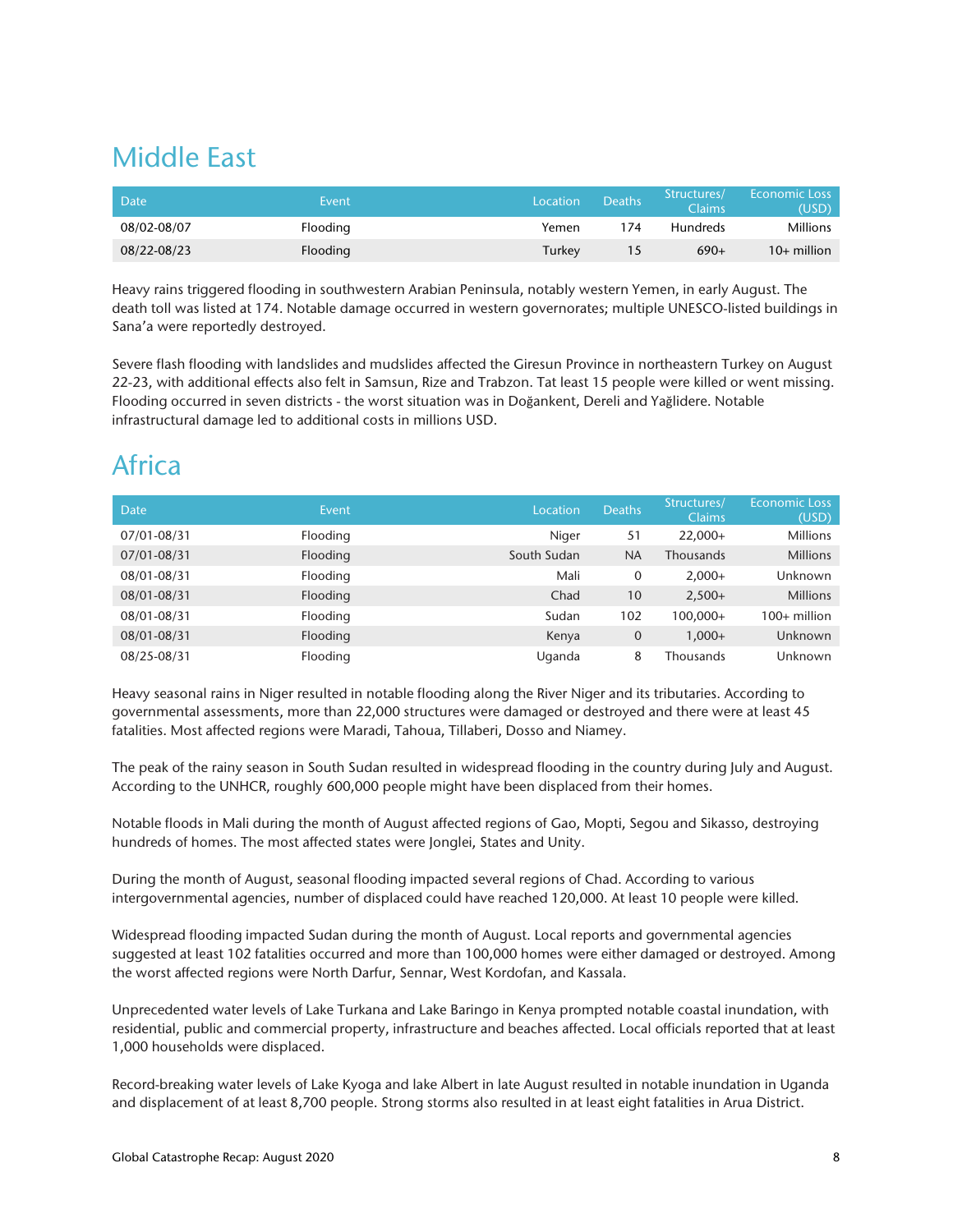### Asia

| <b>Date</b> | Event                       | Location                        | <b>Deaths</b>  | Structures/<br><b>Claims</b> | <b>Economic Loss</b><br>(USD) |
|-------------|-----------------------------|---------------------------------|----------------|------------------------------|-------------------------------|
| 06/01-08/31 | Flooding                    | China                           | 267            | $1.0+$ million               | 28+ billion                   |
| 06/01-08/31 | Flooding                    | Bangladesh                      | 257            | $1.3+$ million               | $500+$ million                |
| 06/01-08/31 | Flooding                    | India                           | 1,670          | 150,000+                     | $2.0+$ billion                |
| 06/01-08/31 | Flooding                    | Nepal                           | 280            | $10,000+$                    | $100+$ million                |
| 07/01-08/31 | Flooding                    | Pakistan                        | 237            | $20,000+$                    | 500+ million                  |
| 07/01-08/14 | Flooding                    | South Korea                     | 42             | $14,100+$                    | 420+ million                  |
| 07/31-08/01 | Flooding                    | Afghanistan                     | 14             | <b>Hundreds</b>              | Unknown                       |
| 08/01-08/03 | Tropical Storm Sinlaku      | Vietnam, Thailand               | 6              | $12,000+$                    | <b>Millions</b>               |
| 08/03-08/04 | Typhoon Hagupit             | China, Taiwan                   | 1              | Thousands                    | $1.5+$ billion                |
| 08/04-08/10 | Flooding                    | North Korea                     | 22             | $17,000+$                    | <b>Millions</b>               |
| 08/10-08/11 | Tropical Storm Jangmi       | South Korea, Japan              | $\mathbf 0$    | Thousands                    | <b>Millions</b>               |
| 08/11-08/12 | Typhoon Mekkhala            | China                           | $\overline{0}$ | Thousands                    | $161 +$ million               |
| 08/18       | Earthquake                  | Philippines                     |                | $1,000+$                     | Negligible                    |
| 08/18-08/19 | <b>Tropical Strom Higos</b> | China, Vietnam, Thailand        | 11             | $4,000+$                     | 142+ millions                 |
| 08/21-08/24 | Flooding                    | Vietnam, Thailand               | 9              | $5,000+$                     | <b>Millions</b>               |
| 08/22-08/27 | Typhoon Bavi                | North Korea, South Korea, China | $\overline{0}$ | Hundreds                     | <b>Millions</b>               |
| 08/24-08/27 | Flooding                    | Afghanistan                     | 190            | $2,000+$                     | Unknown                       |

Seasonal monsoon rains throughout August enhanced ongoing floods in central and northern parts of the greater Yangtze River basin in China; Sichuan, Chongqing, Shaanxi, Gansu provinces witnessed historic levels of flooding. The Ministry of Emergency Management cited that heavy rains left notable impacts in 24 provincial-level regions, where 92 people were left dead and more than 310,000 homes were damaged or destroyed in August alone. Up to 370 river locations swelled to above the flood warning levels, submerging 3 million hectares (7.5 million acres) of cropland. Combined seasonal economic losses were listed at CNY188 billion (USD28 billion), of which CNY41.5 billion (USD6 billion) occurred in the month of August alone.

Torrential monsoon rains which started in June and continued into August, prompted severe flooding and landslides in 33 districts across Bangladesh. Major rivers surpassed flood-stage at hundreds of locations, causing widespread inundation damage to 1.3 million homes; most built with poor construction quality. A large area of cropland – 258,000 hectares (640,000 acres) – was also affected, and the associated economic losses were estimated at USD160 million. Overall economic damage was even higher. At least 257 people were confirmed dead in rain- and lightningrelated incidents, per the Ministry of Disaster Management and Relief, Bangladesh.

Persistent heavy monsoon precipitation and associated severe weather since early August worsened the flood situation across India. Among the hardest-hit states included Assam, Gujarat, Maharashtra, Chhattisgarh, West Bengal, Karnataka, Bihar, Odisha, Kerala, and Madhya Pradesh. Disaster Management Division, Ministry of Home Affairs, India cited that up to 150,000 houses and tens of thousands of other structures were damaged or destroyed. The death toll since June 1 rose to 1,670, of which 600 casualties were noted in August alone. Nearly 21 million people were directly affected, and more than 1.1 million hectares (2.8 million acres) of cropland were inundated across 25,000 villages. The total combined economic toll was anticipated to exceed USD2 billion; likely higher.

Torrential monsoon precipitation prompted flash floods and landslides in nearly 15 districts in Nepal between August 3-19, causing at least 60 additional casualties. Since July 1, the death toll due to monsoon flooding rose to 280, according to the latest information by the National Disaster Risk Reduction and Management Authority (NDRRMA), Nepal. Nearly 10,000 homes along with a vast area of cropland were damaged or destroyed.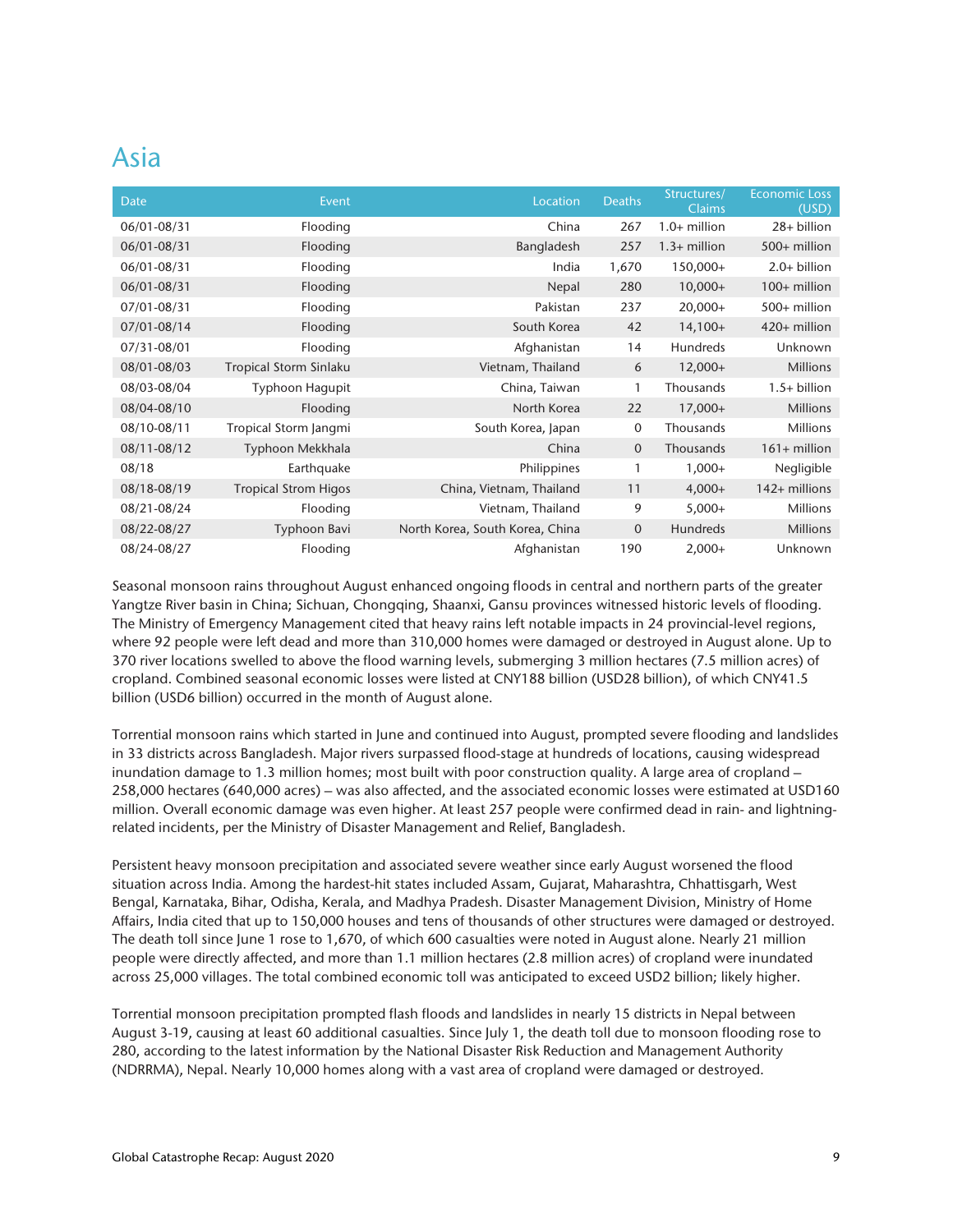Heavy monsoon rainfall throughout August worsened the flooding situation in Pakistan, notably in provinces of Punjab, Sindh, and Khyber Pakhtunkhwa. At least 237 people were killed, according to the National Disaster Management Authority, Pakistan. More than 20,000 homes were inundated or damaged. Damage to commercial interests in the City of Karachi alone was estimated at PKR25 billion (USD150 million). The overall economic cost to property, infrastructure, and agriculture was even higher.

Seasonal monsoon rains were enhanced by passing tropical cyclones across South Korea during the first half of August. Severe flooding impacted nearly 14,500 homes and businesses, roads, bridges, and 25,000 hectares (62,000 acres) of farmland. This brought the seasonal death toll to 42, of which 30 were noted in early August alone. The federal government identified KRW500 billion (USD420 million) in damage to be covered by relief funds.

Heavy rainfall prompted flash floods in Nangarhar and Parwan provinces of Afghanistan on July 31 – August 1. According to the Afghanistan National Disaster Management Authority (ANDMA), 14 people were killed, and hundreds of homes, businesses, and roads were inundated or damaged.

Tropical Storm Sinlaku made landfall in Vietnam on August 2, causing widespread damage in the northern and central parts of the country. Nearly 10,000 houses, roads, bridges, and 7,200 hectares (18,000 acres) of agricultural land was submerged underwater. Remnants of Sinlaku affected 18 provinces in northern parts of Thailand and up to 2,000 houses were damaged or destroyed in storm-related incidents. At least six combined fatalities were noted in Thailand (4) and Vietnam (2).

Typhoon Hagupit came ashore near the Yueqing City of Zhejiang province in China on August 3, causing widespread damage in eastern parts of China. Chinese Ministry of Emergency Management (MEM) cited that thousands of houses and a large area of cropland were damaged in storm-related incidents. MEM cited an economic loss of CNY10.5 billion (USD1.5 billion). Hagupit also impacted Taipei in northern Taiwan where one person was killed, and nearly 2,000 houses were damaged or destroyed.

Seasonal monsoon rains were enhanced by passing tropical cyclones across North Korea, particularly in North and South Hwanghae, North Phyongan, and Kangwon provinces. Officially, at least 22 people were killed, and nearly 17,000 homes and 40,000 hectares (98,000 acres) cropland were inundated or destroyed.

Tropical Storm Jangmi came ashore near the southern tip of Geoje Island in Gyeongsang Province on August 10. The storm further enhanced the flood situation in Japan and South Korea.

Typhoon Mekkhala made landfall as a Category 1-equivalent hurricane near Zhangpu County in Fujian Province, China on August 11. China's MEM noted flash flood, wind, and coastal inundation damage in its wake. Total economic losses were listed at CNY1.1 billion (USD161 million).

A magnitude-6.6 earthquake struck 67 kilometers (42 miles) southeast of Masbate Island, Philippines on August 18. One person was killed, and 50 others were injured. The National Disaster Risk Reduction and Management Council noted that more than 1,000 structures, several roads and bridges sustained damage to various degrees. Economic losses to infrastructure alone were estimated at USD0.6 million.

Tropical Storm Higos made landfall near Zhuhai City in China's Guangdong province on August 19. The storm also severely impacted neighboring country of Vietnam. Eleven combined fatalities in China (3) and Vietnam (8) were noted, while more than 4,000 homes were damaged to various degrees. Total economic losses in China were listed at CNY900 million (USD140 million); while Vietnam cited damage at VND45 billion (USD2 million).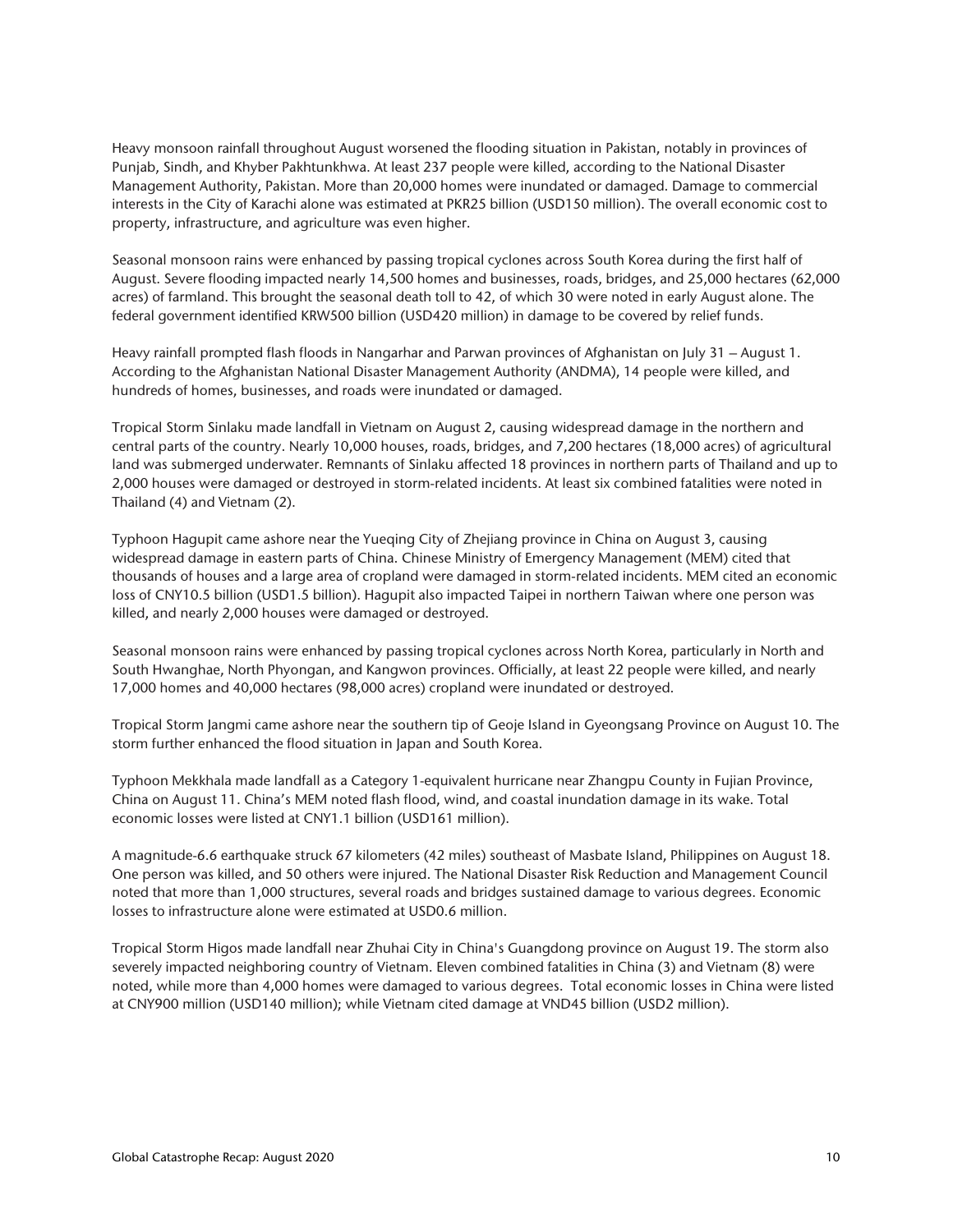A monsoon low over the Andaman Sea and Gulf of Thailand resulted in heavy precipitation in northern provinces of Thailand and Vietnam on August 21-24. Government agencies noted nine fatalities in Vietnam (8) and Thailand (1), and roughly 5,000 homes were damaged or destroyed due to flooding. Further losses were inflicted on local and agricultural infrastructure.

Typhoon Bavi made landfall southwest of the North Korea's capital of Pyongyang on August 27. Hundreds of buildings and an extensive area of cropland sustained wind- and flood-related damage in North Korea. Unofficial reports from North Korea cited "dozens of casualties". Government officials in South Korea cited that hundreds of structures were damaged or destroyed. Total economic losses on the Korean Peninsula were likely to reach well into the millions (USD).

Incessant rains between August 24-27 triggered severe flash floods in 13 provinces located in northern and eastern parts of Afghanistan; Parwan Province was worst-hit. At least 190 people were confirmed dead and several others were missing. As many as 2,000 homes sustained damage, while several businesses, roads, and a vast area of crops were also damaged.

## Oceania (Australia, New Zealand, South Pacific Islands)

| Date        | Event          | Location  | <b>Deaths</b> | <b>Claims</b> | Structures/ Economic Loss<br>(USD) \ |
|-------------|----------------|-----------|---------------|---------------|--------------------------------------|
| 08/05-08/08 | Severe Weather | Australia |               | 2,000         | <b>Millions</b>                      |

From August 5-8, a low-pressure system moved through the state of New South Wales and resulted in heavy rainfall and strong winds exceeding 120 kph (75 mph). Up to 2,000 structures sustained damage and an extensive area of agricultural land was inundated.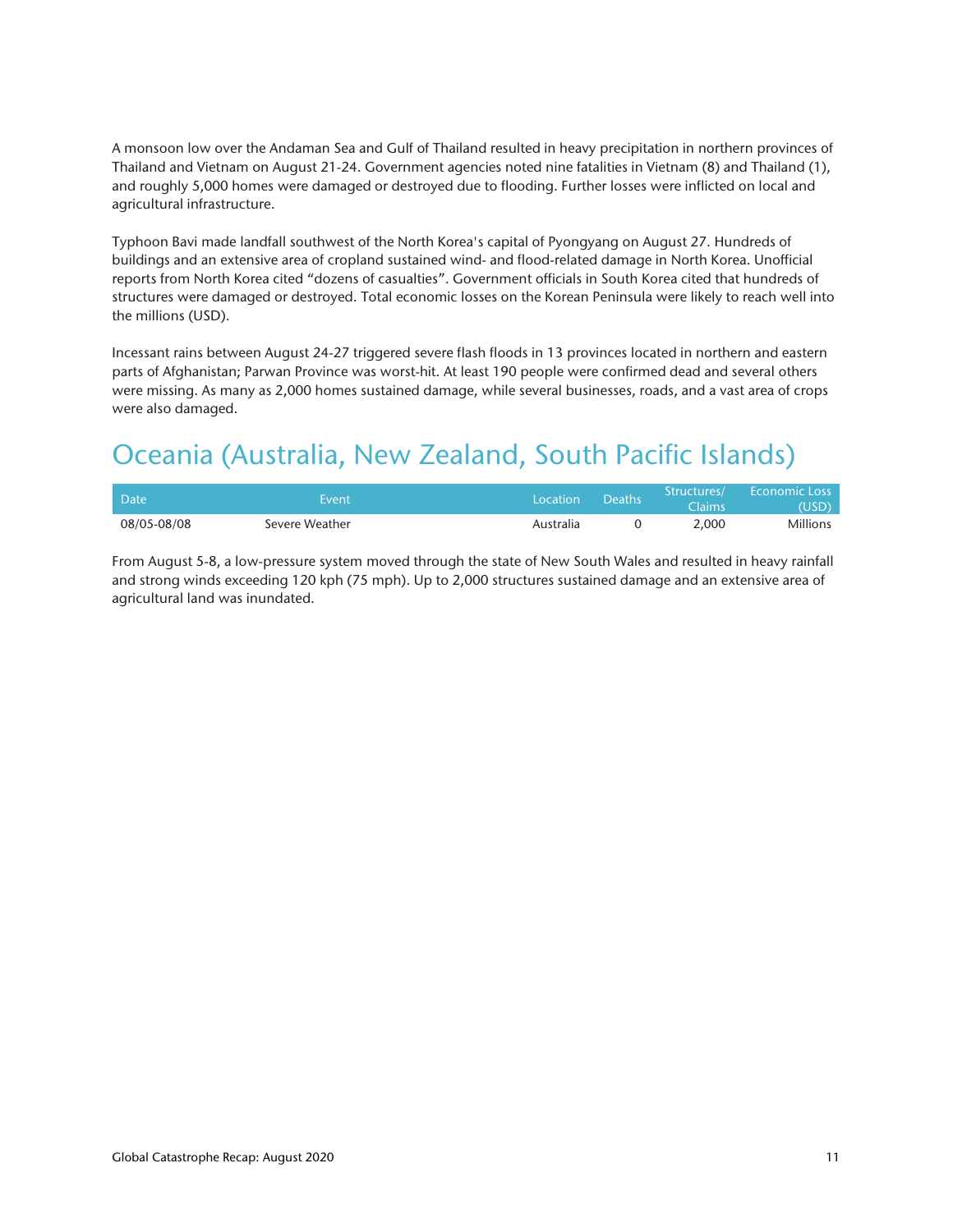## Appendix

## Updated 2020 Data: January-July

#### United States

| <b>Date</b>     | Event                           | Location                                 | Deaths           | Structures/<br><b>Claims</b> | <b>Economic Loss</b><br>(USD) |
|-----------------|---------------------------------|------------------------------------------|------------------|------------------------------|-------------------------------|
| $01/01 - 12/31$ | Drought                         | Nationwide                               | N/A              | N/A                          | $1.0+$ billion                |
| 01/10-01/12     | Severe Weather                  | Central & Eastern U.S.                   | 12               | 115,000+                     | $1.28 + billion$              |
| 02/03-02/08     | Severe Weather                  | Central & Eastern U.S.                   | 5                | 135,000+                     | $1.5+$ billion                |
| 02/08-02/10     | Severe Weather                  | West                                     | $\boldsymbol{0}$ | $15,000+$                    | 140+ million                  |
| 02/10-02/17     | Flooding                        | Southeast                                | 0                | Thousands                    | 175+ million                  |
| 02/25-02/27     | <b>Winter Weather</b>           | Midwest, Northeast                       | $\mathbf{1}$     | Thousands                    | 75+ million                   |
| 03/02-03/05     | Severe Weather                  | Midwest, Southeast                       | 25               | $55,000+$                    | 2.4+ billion                  |
| 03/11-03/13     | Severe Weather                  | Midwest, Southeast                       | $\mathbf 0$      | Thousands                    | 75+ million                   |
| 03/17-03/20     | Severe Weather                  | Plains, Midwest, Southeast, Northeast    | 0                | $30,000+$                    | 290+ million                  |
| 03/18           | Earthquake                      | Utah                                     | $\overline{0}$   | Thousands                    | 10s of millions               |
| 03/20           | Flooding                        | Midwest                                  | 8                | $30,000+$                    | 290+ million                  |
| 03/24-03/25     | Severe Weather                  | Southeast                                | $\mathbf 0$      | Thousands                    | 90+ million                   |
| 03/27-03/30     | Severe Weather                  | Plains, Midwest, Southeast, Northeast    | $\mathbf 0$      | $165,000+$                   | $2.9+$ billion                |
| 03/31           | Severe Weather                  | Southeast                                | $\mathbf 0$      | $10,000+$                    | 125+ million                  |
| 03/31           | Earthquake                      | Idaho                                    | 0                | $2,000+$                     | 20+ million                   |
| 04/06-04/09     | Severe Weather                  | Midwest, Plains, Southeast, Mid-Atlantic | $\boldsymbol{0}$ | 270,000+                     | 3.0+ billion                  |
| 04/10-04/14     | Severe Weather                  | Midwest, Plains, Southeast, Mid-Atlantic | 38               | 270,000+                     | $3.45+$ billion               |
| 04/18-04/20     | Severe Weather                  | Midwest, Plains, Southeast               | 3                | $70,000+$                    | 800+ million                  |
| 04/21-04/24     | Severe Weather                  | Plains, Southeast, Mid-Atlantic          | 7                | 115,000+                     | $1.55+$ billion               |
| 04/24-04/26     | Severe Weather                  | Midwest, Plains, Southeast, Mid-Atlantic | $\mathbf 0$      | $65,000+$                    | 850+ million                  |
| 04/27-04/29     | Severe Weather                  | Midwest, Plains, Southeast               | 0                | 105,000+                     | 995+ million                  |
| 05/02-05/03     | Severe Weather                  | Plains, Midwest, Southeast               | $\overline{2}$   | $67,000+$                    | 825+ million                  |
| 05/04-05/05     | Severe Weather                  | Plains, Midwest, Southeast               | 0                | 110,000+                     | $1.3+$ billion                |
| 05/05-05/20     | Wildfire                        | Florida                                  | $\mathbf 0$      | $500+$                       | 50+ million                   |
| 05/07-05/08     | Severe Weather                  | Plains, Southeast                        | $\boldsymbol{0}$ | $17,000+$                    | 150+ million                  |
| $05/13 - 05/15$ | Severe Weather                  | Plains, Midwest, Northeast               | $\boldsymbol{0}$ | $55,000+$                    | 530+ million                  |
| 05/15           | Earthquake                      | Nevada                                   | 0                | Unknown                      | 10+ million                   |
| 05/16-05/21     | Severe Weather & Floods         | Plains, Midwest, Southeast               | $\mathbf{1}$     | 110,000+                     | $1.9+$ billion                |
| 05/20-05/24     | Severe Weather                  | Rockies, Plains, Midwest                 | 2                | 140,000+                     | $1.65 + billion$              |
| 05/24-05/27     | <b>Tropical Storm Bertha</b>    | Southeast, Mid-Atlantic                  | $\boldsymbol{0}$ | $15,000+$                    | 200+ million                  |
| 05/25-05/26     | Severe Weather                  | Plains, Midwest, Southeast               | 0                | $15,000+$                    | 135+ million                  |
| 05/27-05/28     | Severe Weather                  | Texas                                    | $\mathbf 0$      | 125,000+                     | $1.55+$ billion               |
| 05/30-05/31     | Severe Weather                  | Northwest                                | 0                | Hundreds                     | 10s of millions               |
| 06/02-06/04     | Severe Weather                  | Plains, Midwest, Northeast               | 3                | $57,500+$                    | 775+ million                  |
| 06/04           | Severe Weather                  | South Dakota                             | 0                | $30,000+$                    | 380+ million                  |
| 06/05-06/11     | Severe Weather                  | West, Rockies, Plains, Midwest           | $\boldsymbol{0}$ | 77,500+                      | 800+ million                  |
| 06/06-06/09     | <b>Tropical Storm Cristobal</b> | Southeast, Plains, Midwest               | 1                | $20,000+$                    | 325+ million                  |
| 06/19-06/22     | Severe Weather                  | Plains, Midwest, Southeast               | $\mathbf 0$      | 35,000+                      | 255+ million                  |
| 06/26-06/27     | Severe Weather                  | Plains, Midwest                          | $\mathbf 0$      | $10,000+$                    | 65+ million                   |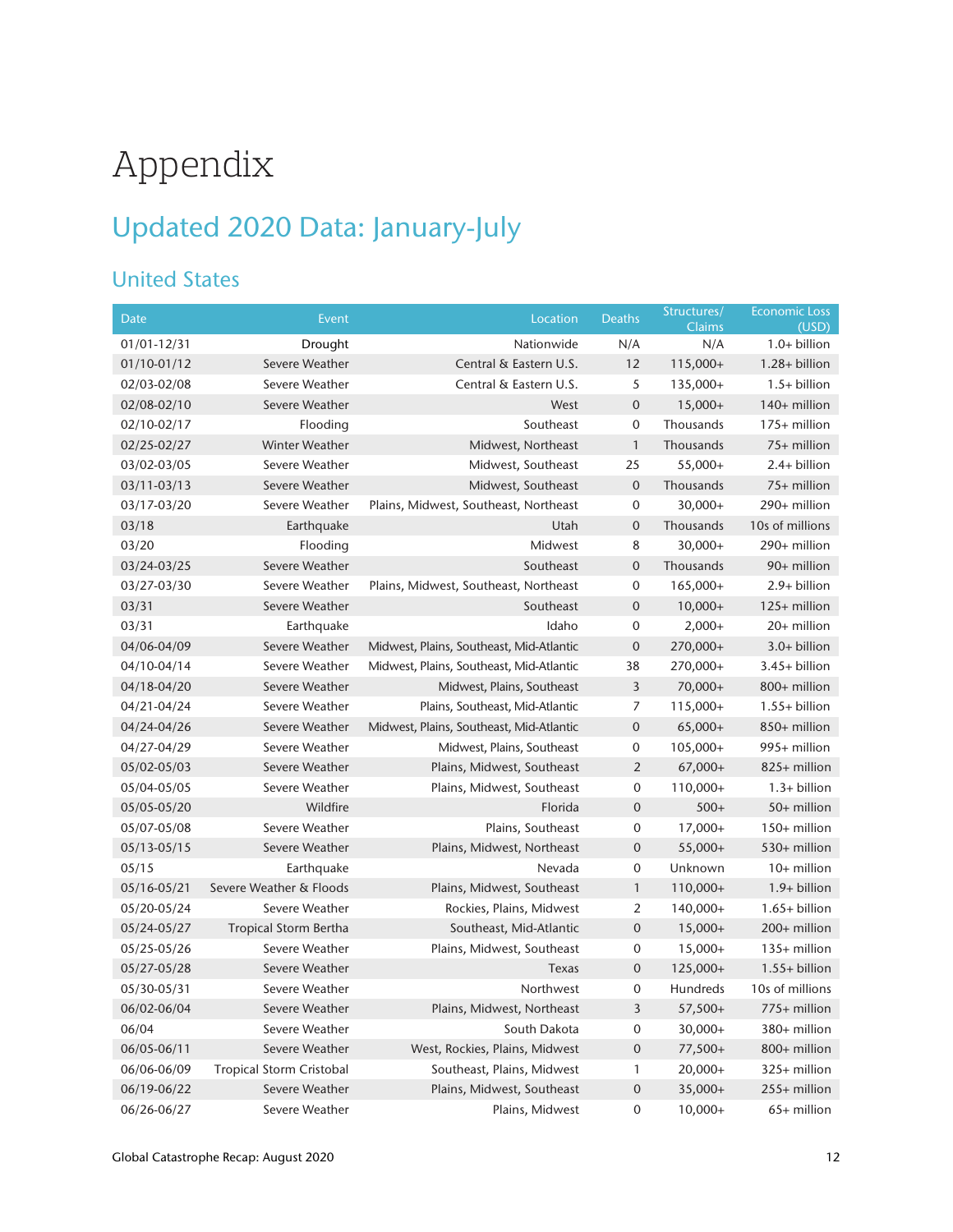| Date        | Event                     | Location                            | <b>Deaths</b>  | Structures/<br><b>Claims</b> | <b>Economic Loss</b><br>(USD) |
|-------------|---------------------------|-------------------------------------|----------------|------------------------------|-------------------------------|
| 07/02-07/10 | Severe Weather            | Rockies, Plains, Midwest            |                | Thousands                    | $150+$ million                |
| 07/05-07/07 | Severe Weather            | Mid-Atlantic                        |                | 17,500+                      | $215+$ million                |
| 07/10-07/11 | <b>Tropical Storm Fay</b> | Southeast, Northeast                | 6              | $15,000+$                    | $350+$ million                |
| 07/10-07/12 | Severe Weather            | Rockies, Plains, Southeast, Midwest | $\mathbf 0$    | 82,500+                      | $925+$ million                |
| 07/17-07/19 | Severe Weather            | Plains, Midwest, Northeast          | $\overline{0}$ | $14,000+$                    | $150+$ million                |
| 07/20-07/23 | Severe Weather            | Plains, Midwest, Mid-Atlantic       | 0              | $7,500+$                     | $100+$ million                |
| 07/25-07/27 | Hurricane Hanna           | Texas                               | $\mathbf{0}$   | $45,000+$                    | 775+ million                  |
| 07/26-07/27 | Hurricane Douglas         | Hawaii                              | $\Omega$       | Unknown                      | Negligible                    |

#### Remainder of North America (Non-U.S.)

| Date            | Event                           | Location                         | <b>Deaths</b>    | Structures/<br><b>Claims</b> | <b>Economic Loss</b><br>(USD) |
|-----------------|---------------------------------|----------------------------------|------------------|------------------------------|-------------------------------|
| 01/07-01/11     | Earthquake                      | <b>Puerto Rico</b>               | $\mathbf{1}$     | $20,000+$                    | $1.45+$ billion               |
| $01/11 - 01/12$ | Flooding                        | Canada                           | $\mathbf{0}$     | $6,200+$                     | 180+ million                  |
| 01/14-01/18     | <b>Winter Weather</b>           | Canada                           | 0                | Thousands                    | 10s of millions               |
| 01/14-01/20     | <b>Winter Weather</b>           | Canada                           | $\mathbf{0}$     | Thousands                    | 10s of millions               |
| 01/17-01/18     | <b>Winter Weather</b>           | Canada                           | 0                | Thousands                    | 10s of millions               |
| 01/28           | Earthquake                      | Cayman Islands, Jamaica, Cuba    | $\boldsymbol{0}$ | $2,250+$                     | <b>Millions</b>               |
| 01/31-02/01     | Flooding                        | Canada                           | $\mathbf 0$      | $2,000+$                     | 10s of millions               |
| 02/06-02/08     | Winter Weather                  | Canada                           | $\mathbf{0}$     | $2,000+$                     | 10s of millions               |
| 02/26-02/28     | <b>Winter Weather</b>           | Canada                           | 1                | Thousands                    | 75+ million                   |
| 02/28-02/29     | Severe Weather                  | Honduras                         | 3                | Hundreds                     | <b>Millions</b>               |
| 04/13           | Flooding                        | Canada                           | 0                | $1,500+$                     | $25+$ million                 |
| 04/26-04/30     | Flooding                        | Canada                           | $\mathbf{1}$     | $4,000+$                     | 885+ million                  |
| 05/02           | Earthquake                      | <b>Puerto Rico</b>               | 0                | $3,000+$                     | 150+ million                  |
| 05/09           | Severe Weather                  | Mexico                           | $\overline{2}$   | $100+$                       | <b>Millions</b>               |
| 05/31           | Tropical Storm Amanda           | El Salvador, Guatemala, Honduras | $33+$            | $3,400+$                     | 200+ million                  |
| 06/01-06/05     | <b>Tropical Storm Cristobal</b> | Mexico, Guatemala, El Salvador   | 1                | $10,000+$                    | 340+ million                  |
| 06/13-06/14     | Severe Weather                  | Canada                           | $\mathbf 0$      | 70,000+                      | $1.28 + billion$              |
| 06/23           | Earthquake                      | Mexico                           | 10               | Thousands                    | <b>Millions</b>               |
| 06/28-06/29     | Severe Weather                  | Canada                           | $\mathbf 0$      | $2,000+$                     | 55+ million                   |
| 07/08           | Severe Weather                  | Canada                           | $\mathbf{0}$     | Thousands                    | 10s of millions+              |
| 07/12           | Severe Weather                  | Canada                           | $\mathbf{0}$     | <b>Hundreds</b>              | 25+ million                   |
| 07/16           | Severe Weather                  | Canada                           | $\overline{0}$   | $1,000+$                     | 25+ million                   |
| 07/19           | Severe Weather                  | Canada                           | $\mathbf 0$      | $1,000+$                     | 30+ million                   |
| 07/23-07/24     | Severe Weather                  | Canada                           | $\mathbf{0}$     | $11,000+$                    | 133+ million                  |
| 07/25-07/27     | Hurricane Hanna                 | Mexico                           | 5                | Thousands                    | 100+ million                  |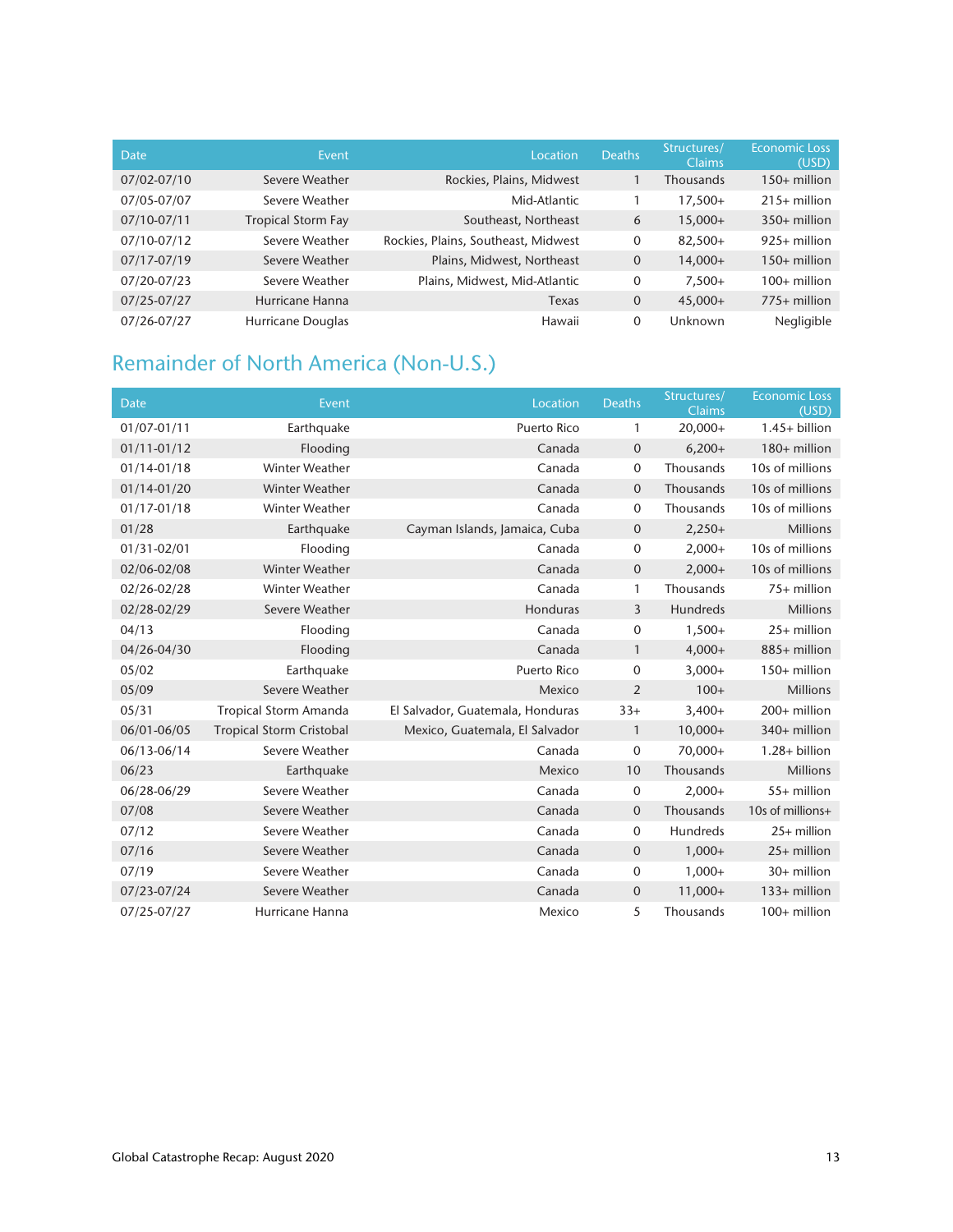#### South America

| Date        | Event          | Location       | <b>Deaths</b> | Structures/<br>Claims | <b>Economic Loss</b><br>(USD) |
|-------------|----------------|----------------|---------------|-----------------------|-------------------------------|
| 01/17-01/29 | Flooding       | <b>Brazil</b>  | 70            | Thousands             | $300+$ million                |
| 02/08-02/29 | Flooding       | <b>Bolivia</b> | 17            | $1.000+$              | 10s of millions               |
| 02/09-02/10 | Flooding       | <b>Brazil</b>  | 4             | $4,000+$              | $50+$ million                 |
| 02/11-02/19 | Flooding       | Argentina      |               | $1,000+$              | 10s of millions               |
| 02/17-02/25 | Flooding       | Peru           | 4             | $2.400+$              | 10s of millions               |
| 02/25-02/27 | Flooding       | Colombia       | 8             | $750+$                | <b>Millions</b>               |
| 03/01-03/03 | Flooding       | Brazil         | 70            | Thousands             | 10s of millions               |
| 06/30       | Severe Weather | <b>Brazil</b>  | 10            | Thousands             | 10s of millions               |
| 07/01-07/15 | Flooding       | Brazil         | $\mathbf 0$   | $1.000+$              | 10s of millions               |
| 07/01-07/15 | Flooding       | Colombia       | 11            | $6,000+$              | <b>Millions</b>               |

#### Europe

| Date        | Event                   | Location                         | <b>Deaths</b>    | Structures/<br>Claims | <b>Economic Loss</b><br>(USD) |
|-------------|-------------------------|----------------------------------|------------------|-----------------------|-------------------------------|
| 01/13       | Windstorm Brendan       | Ireland, United Kingdom          | $\mathbf{1}$     | Thousands             | 10s of millions               |
| 01/19-01/23 | Flooding                | Spain                            | 14               | $11,600+$             | 300+ million                  |
| 02/03-02/04 | Windstorm Petra         | Central Europe                   | 3                | $12,500+$             | 180+ million                  |
| 02/09-02/10 | Windstorm Ciara         | Western & Central Europe         | 14               | $1.1+$ million        | $2.6+$ billion                |
| 02/15-02/16 | <b>Windstorm Dennis</b> | Western & Northern Europe        | 6                | Thousands             | 700+ million                  |
| 02/23-02/24 | Windstorm Yulia         | Central Europe                   | $\mathbf 0$      | Thousands             | 100+ million                  |
| 02/27       | <b>Windstorm Bianca</b> | Western & Central Europe         | 0                | Thousands             | 10s of millions               |
| 02/29       | Windstorm Jorge         | Western Europe                   | $\mathbf 0$      | Thousands             | 10s of millions               |
| 03/01       | Windstorm Leon          | France                           | $\mathbf 0$      | Hundreds              | <b>Millions</b>               |
| 03/02       | Windstorm Karine        | France, Spain                    | 0                | Hundreds              | <b>Millions</b>               |
| 03/03       | Windstorm Myriam        | France, Spain                    | 0                | Thousands             | 10s of millions               |
| 03/12       | Windstorm Laura         | Denmark, Sweden, Germany, Poland | $\mathbf 0$      | Thousands             | 10s of millions               |
| 03/22       | Earthquake              | Croatia                          | $\mathbf{1}$     | $26,197+$             | $1.1+$ billion                |
| 03/23-04/02 | <b>Winter Weather</b>   | Central & Southern Europe        | $\mathbf 0$      | N/A                   | 500+ million                  |
| 04/01       | Flooding                | Spain                            | 0                | $2,000+$              | $15+$ million                 |
| 04/04-04/06 | Flooding                | Greece                           | $\boldsymbol{0}$ | Hundreds              | <b>Millions</b>               |
| 04/15       | <b>Winter Weather</b>   | Austria                          | $\mathbf 0$      | N/A                   | 30+ million                   |
| 04/17       | Severe Weather          | France                           | $\mathbf{0}$     | $500+$                | <b>Millions</b>               |
| 05/09-05/11 | Severe Weather          | Western & Central Europe         | $\mathbf 0$      | Hundreds              | 10s of millions               |
| 05/29-05/30 | Severe Weather          | Ukraine & Belarus                | $\mathbf 0$      | Hundreds              | <b>Millions</b>               |
| 06/07       | Flooding                | Central Europe                   | $\overline{2}$   | Thousands             | 10s of millions               |
| 06/10-06/26 | Flooding                | Romania                          | $\overline{3}$   | $3,100+$              | 85+ million                   |
| 06/11       | Flooding                | France                           | $\mathbf 0$      | Hundreds              | Millions                      |
| 06/13-06/15 | Severe Weather          | Central Europe                   | $\mathbf{1}$     | $20,000+$             | 10s of millions               |
| 06/22-06/29 | Flooding                | Ukraine, Central Europe          | $\overline{4}$   | $22,000+$             | 345+ million                  |
| 06/22-06/23 | Flooding                | Serbia, Bosnia & Herzegovina     | $\mathbf{0}$     | $1,800+$              | 43+ million                   |
| 06/26-06/29 | Severe Weather          | Central Europe                   | 0                | Thousands             | 60+ million                   |
| 07/06       | Wildfire                | Ukraine                          | 5                | $100+$                | 144+ million                  |
| 07/14       | Severe Weather          | Spain                            | 0                | Thousands             | 35+ million                   |
| 07/14-07/15 | Severe Weather          | Russia                           | $\mathbf 0$      | $1,500+$              | <b>Millions</b>               |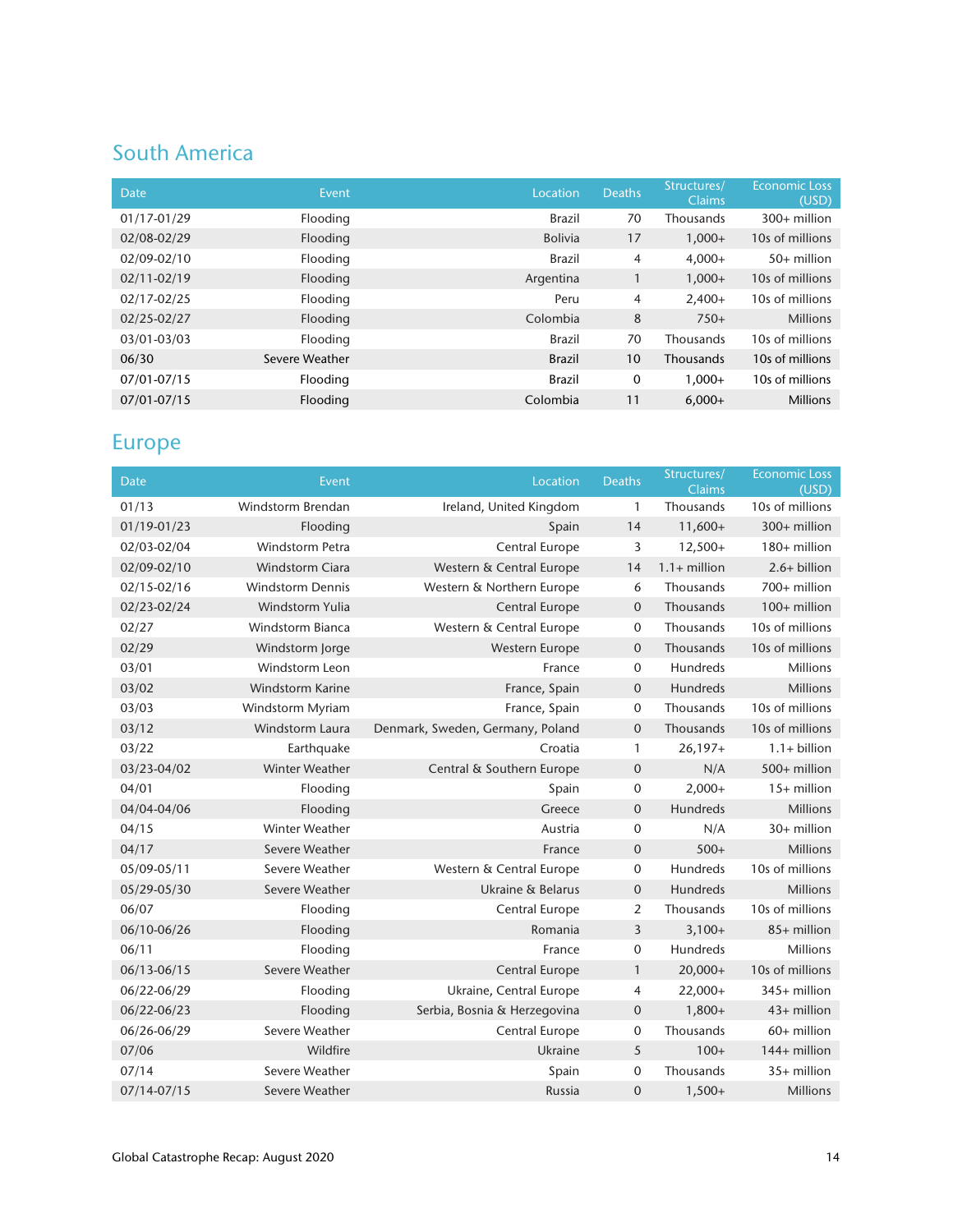| Date        | Event          | Location       | <b>Deaths</b> | Structures/<br>Claims | Economic Loss<br>(USD). |
|-------------|----------------|----------------|---------------|-----------------------|-------------------------|
| 07/15       | Flooding       | Italy          |               | $500+$                | <b>Millions</b>         |
| 07/28-07/29 | Severe Weather | Central Europe |               | <b>Thousands</b>      | 80+ million             |

#### Middle East

| <b>Date</b> | Event                                                                                | Location      | <b>Deaths</b>  | Structures/<br><b>Claims</b> | <b>Economic Loss</b><br>(USD) |
|-------------|--------------------------------------------------------------------------------------|---------------|----------------|------------------------------|-------------------------------|
| 01/04-01/09 | Flooding                                                                             | <b>Israel</b> | 7              | $45,000+$                    | 580+ million                  |
| 01/09-01/20 | Flooding                                                                             | Iran          | 4              | $20,000+$                    | 808+ million                  |
| 01/24       | Earthquake                                                                           | Turkey        | 41             | $23,000+$                    | 10s of millions               |
| 02/04-02/05 | <b>Winter Weather</b>                                                                | Turkey        | 41             | <b>Unknown</b>               | Unknown                       |
| 02/23       | Earthquake                                                                           | Turkey, Iran  | 14             | $6,000+$                     | <b>Millions</b>               |
| 02/24-04/30 | Flooding                                                                             | Iran          | 23             | $10,000+$                    | $1.2+$ billion*               |
| 03/12-03/13 | Flooding                                                                             | Egypt         | 40             | Thousands                    | 76+ million                   |
| 03/18       | Flooding                                                                             | Iraq          | 8              | $1,000+$                     | <b>Millions</b>               |
| 03/25       | Flooding                                                                             | Yemen         | 2              | $2,000+$                     | $10+$ million                 |
| 04/15-04/30 | Flooding                                                                             | Yemen         | 14             | <b>Hundreds</b>              | Unknown                       |
| 05/27-05/31 | Flooding                                                                             | Oman          | 3              | <b>Hundreds</b>              | <b>Millions</b>               |
| 06/03-06/04 | Flooding                                                                             | Yemen         | 16             | <b>Hundreds</b>              | Unknown                       |
| 06/14       | Earthquake                                                                           | Turkey        | 1              | $2,200+$                     | <b>Millions</b>               |
| 06/21-06/23 | Flooding                                                                             | Turkey        | $\overline{7}$ | <b>Hundreds</b>              | <b>Millions</b>               |
| 07/22-07/25 | Flooding<br>*Erge market conversion rate: Unofficial local exchange (USD325 million) | Yemen         | 17             | $100+$                       | Unknown                       |

#### \*Free market conversion rate; Unofficial local exchange (USD325 million)

#### Africa

| <b>Date</b>     | Event          | Location                         | <b>Deaths</b>  | Structures/<br>Claims | <b>Economic Loss</b><br>(USD) |
|-----------------|----------------|----------------------------------|----------------|-----------------------|-------------------------------|
| 01/01-01/31     | Flooding       | Madagascar, Mozambique           | 60             | 25,800+               | <b>Millions</b>               |
| 01/28-02/03     | Flooding       | Tanzania                         | 40             | $3,000+$              | <b>Millions</b>               |
| $01/28 - 02/13$ | Flooding       | Burundi                          | 3              | $5,000+$              | <b>Millions</b>               |
| $01/01 - 03/31$ | Flooding       | Rwanda                           | 60             | Thousands             | <b>Millions</b>               |
| $01/01 - 03/31$ | Flooding       | Rwanda                           | 60             | $1,000+$              | <b>Millions</b>               |
| 03/10-03/17     | Flooding       | Tanzania                         | $\overline{0}$ | $3,500+$              | Unknown                       |
| 03/13-03/17     | Cyclone Herold | Madagascar                       | 4              | $1,000+$              | Unknown                       |
| 03/14-03/18     | Flooding       | Democratic Republic of the Congo | $\mathbf 0$    | $5,000+$              | <b>Millions</b>               |
| 03/16-03/22     | Severe Weather | Burundi                          | 2              | $1,000+$              | <b>Millions</b>               |
| 03/17-03/22     | Flooding       | Zambia                           | $\mathbf 0$    | $2,200+$              | Unknown                       |
| 03/24-05/31     | Flooding       | Kenya                            | 237            | $15,000+$             | <b>Millions</b>               |
| 04/13-04/19     | Flooding       | Burundi                          | $\mathbf{0}$   | $6,000+$              | <b>Millions</b>               |
| 04/16-04/17     | Flooding       | Democratic Republic of the Congo | 52             | $18,500+$             | <b>Millions</b>               |
| 04/17-04/25     | Flooding       | Rwanda                           | 16             | $750+$                | Unknown                       |
| 04/18           | Flooding       | Angola                           | 24             | $2,000+$              | <b>Millions</b>               |
| 04/20-04/21     | Flooding       | Djibouti                         | 8              | Thousands             | <b>Millions</b>               |
| 04/20-04/28     | Flooding       | Somalia                          | 13             | Hundreds              | Unknown                       |
| 05/01-05/07     | Flooding       | Rwanda                           | 73             | <b>Hundreds</b>       | Unknown                       |
| 05/09           | Flooding       | Ethiopia                         | 12             | Unknown               | Negligible                    |
| 05/28           | Flooding       | Ethiopia                         | 10             | Unknown               | Negligible                    |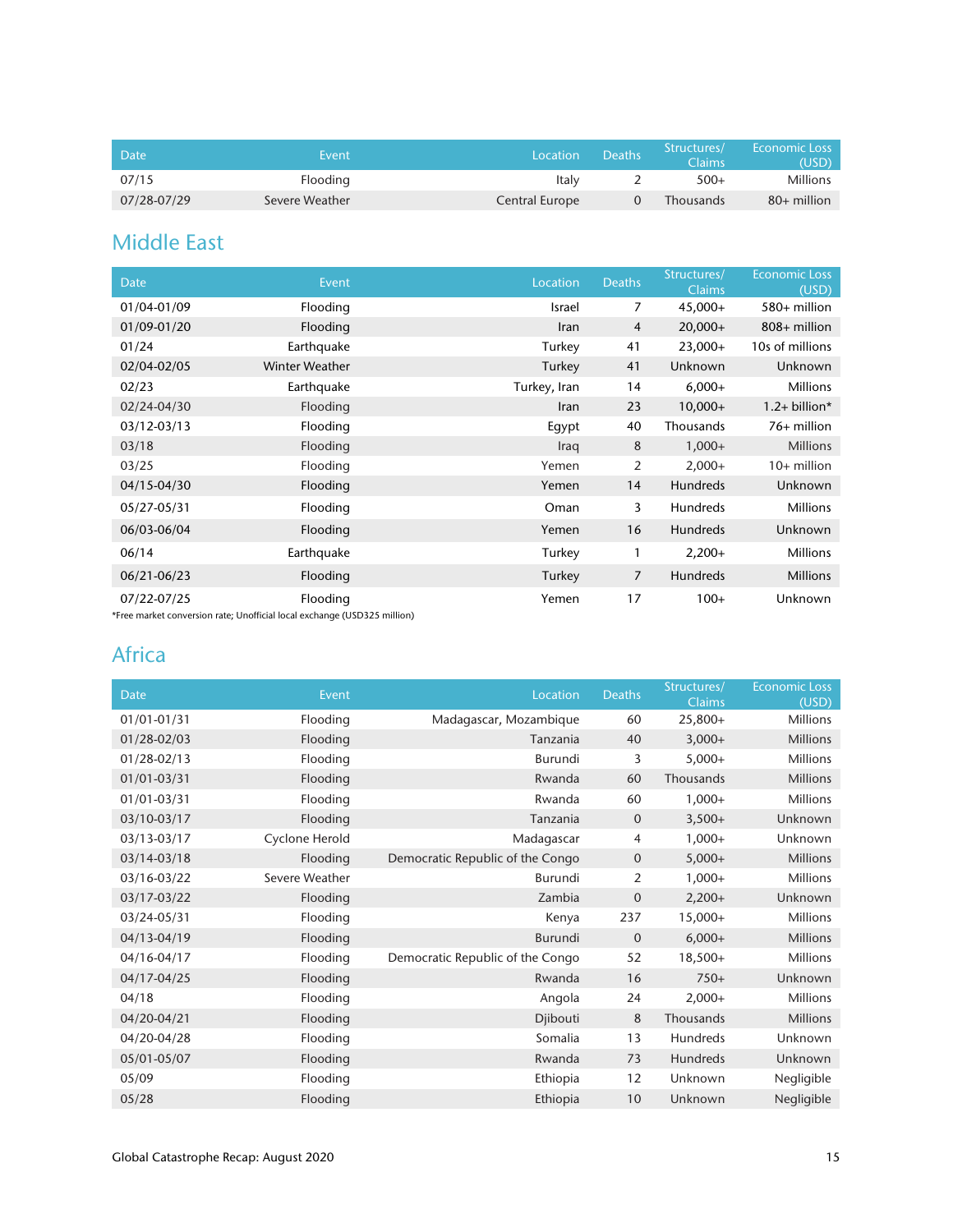| Date        | Event    | Location           | Deaths <sup>1</sup> | Structures/<br>Claims | <b>Economic Loss</b><br>(USD) |
|-------------|----------|--------------------|---------------------|-----------------------|-------------------------------|
| 06/15-07/20 | Flooding | Somalia            |                     | <b>Thousands</b>      | Unknown                       |
| 06/18       | Flooding | <b>Ivory Coast</b> | $17+$               | $12+$                 | Unknown                       |
| 06/24-07/31 | Flooding | Nigeria            | $30+$               | <b>Hundreds</b>       | Unknown                       |

#### Asia

| <b>Date</b> | Event                 | Location                     | <b>Deaths</b>       | Structures/<br>Claims | <b>Economic Loss</b><br>(USD) |
|-------------|-----------------------|------------------------------|---------------------|-----------------------|-------------------------------|
| 01/01-08/31 | Drought               | China                        | N/A                 | N/A                   | $2.4+$ billion                |
| 01/04-01/07 | Winter Weather        | China                        | $\mathbf{0}$        | $5,000+$              | 70+ million                   |
| 01/05-01/09 | Severe Weather        | China                        | 0                   | $2,500+$              | $35+$ million                 |
| 01/11-01/14 | Winter Weather        | Afghanistan, Pakistan, India | 157                 | Thousands             | <b>Millions</b>               |
| 01/12-01/15 | Volcano               | Philippines                  | $\mathbf 0$         | $3,813+$              | 67+ million                   |
| 01/19       | Earthquake            | China                        | $\mathbf{1}$        | $8,000+$              | 25+ million                   |
| 01/23-01/28 | Flooding              | Indonesia                    | 10                  | $15,000+$             | <b>Millions</b>               |
| 01/23-01/26 | <b>Winter Weather</b> | China                        | $\boldsymbol{0}$    | $1,000+$              | 239+ million                  |
| 02/07-02/12 | Flooding              | Indonesia                    | 0                   | $4,000+$              | Millions                      |
| 02/12-02/15 | Severe Weather        | China                        | $\mathbf{1}$        | Hundreds              | $16+$ million                 |
| 02/13-02/16 | Winter Weather        | China                        | 0                   | Hundreds              | 30+ million                   |
| 02/16-02/20 | Flooding              | Indonesia                    | 6                   | $20,000+$             | <b>Millions</b>               |
| 02/21-02/25 | Flooding              | Indonesia                    | 10                  | $35,000+$             | 10s of millions               |
| 03/02-03/05 | Severe Weather        | Vietnam                      | 3                   | $7,187+$              | $1.5+$ million                |
| 03/04-03/13 | Flooding              | Pakistan                     | 44                  | $1,000+$              | Unknown                       |
| 03/04-03/06 | Flooding              | Indonesia                    | 2                   | $8,000+$              | $7.2+$ million                |
| 03/13       | Flooding              | <b>East Timor</b>            | 3                   | $2,000+$              | 20+ million                   |
| 03/20-03/21 | Flooding              | Indonesia                    | $\boldsymbol{0}$    | $10,000+$             | <b>Millions</b>               |
| 03/21-03/25 | Severe Weather        | Vietnam                      | $\mathbf{1}$        | $5,430+$              | $4.1+$ million                |
| 03/25-03/31 | Flooding              | Afghanistan                  | 35                  | $3,000+$              | Unknown                       |
| 03/30       | Flooding              | China                        | 8                   | Unknown               | Millions                      |
| 03/30-03/31 | Flooding              | Indonesia                    | $\mathbf{1}$        | $11,900+$             | <b>Millions</b>               |
| 03/30-03/31 | Wildfire              | China                        | 19                  | N/A                   | Negligible                    |
| 04/01       | Earthquake            | China                        | $\mathbf{1}$        | $3,400+$              | $25+$ million                 |
| 04/01-04/30 | Flooding              | China                        | $\mathbf 0$         | $5,000+$              | 285+ million                  |
| 04/01-04/30 | Severe Weather        | China                        | $\mathbf 0$         | $10,000+$             | 250+ million                  |
| 04/04-04/05 | Flooding              | Indonesia                    | 3                   | Hundreds              | Unknown                       |
| 04/09-04/16 | Flooding              | Indonesia                    | $\mathsf{O}\xspace$ | $7,500+$              | Unknown                       |
| 04/10-04/12 | Flooding              | Vietnam                      | 0                   | $716+$                | $1.7+$ million                |
| 04/13-04/14 | Severe Weather        | China                        | $\boldsymbol{0}$    | $2,000+$              | $15+$ million                 |
| 04/17-04/19 | Severe Weather        | China                        | 0                   | $7,500+$              | $65+$ million                 |
| 04/19-04/22 | Winter Weather        | China                        | $\mathbf 0$         | Unknown               | 475+ million                  |
| 04/20-04/28 | Flooding              | Indonesia                    | 3                   | $2,500+$              | Millions                      |
| 04/21-04/22 | Severe Weather        | China                        | $\mathbf 0$         | Thousands             | 72+ million                   |
| 04/22-04/27 | Flooding              | Vietnam                      | 3                   | $6,000+$              | <b>Millions</b>               |
| 04/27       | Severe Weather        | Uzbekistan, Turkmenistan     | $\mathbf{1}$        | $5,000+$              | <b>Millions</b>               |
| 04/29-05/09 | Severe Weather        | Thailand                     | 2                   | $10,100+$             | <b>Millions</b>               |
| 04/30       | Flooding              | Indonesia                    | $\mathbf 0$         | $22,000+$             | <b>Millions</b>               |
| 04/30-05/05 | Flooding              | Indonesia                    | 3                   | $25,000+$             | <b>Millions</b>               |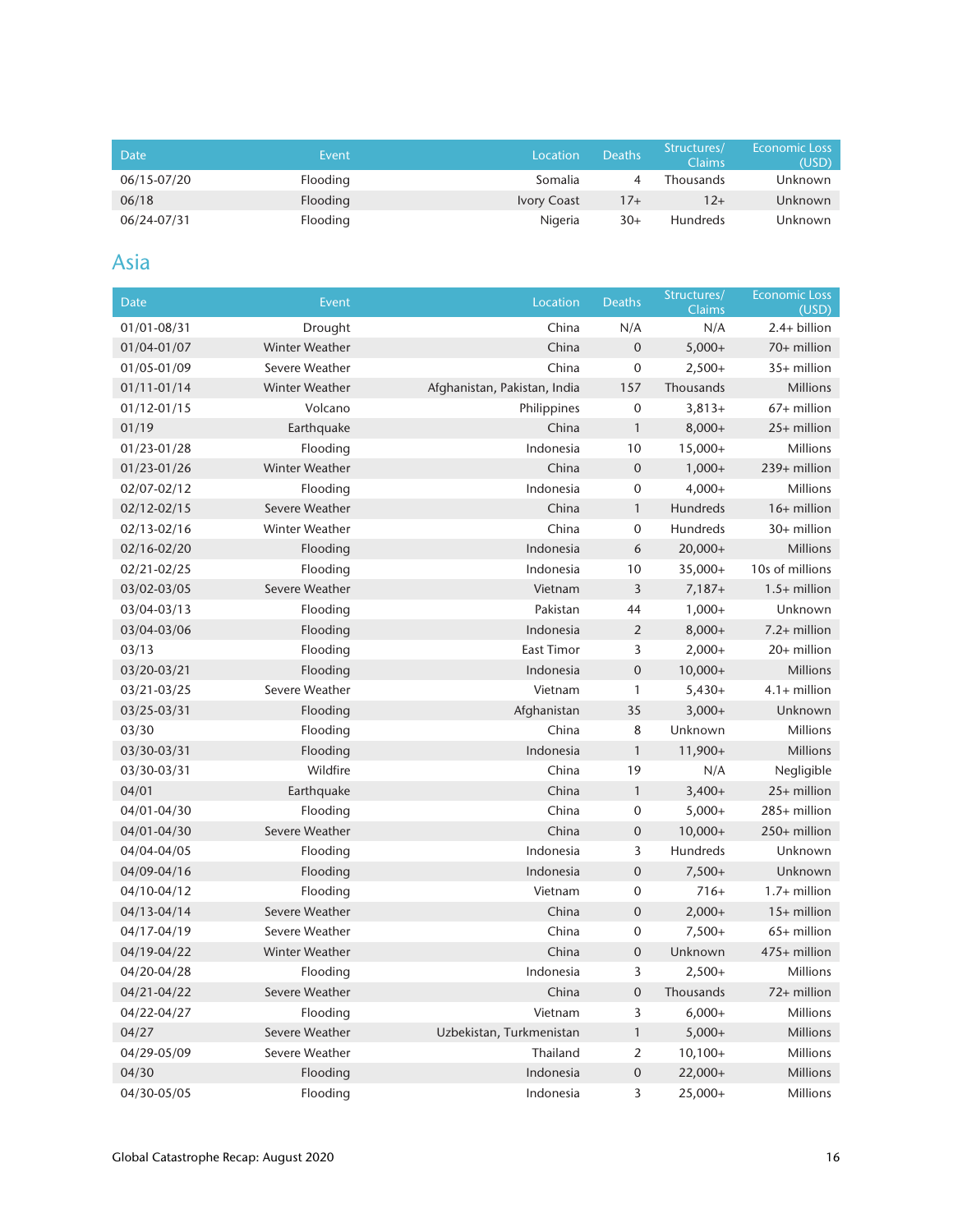| <b>Date</b>     | Event                         | Location                     | <b>Deaths</b>    | Structures/<br>Claims | <b>Economic Loss</b><br>(USD) |
|-----------------|-------------------------------|------------------------------|------------------|-----------------------|-------------------------------|
| 05/02-05/05     | Flooding                      | Afghanistan                  | $\overline{4}$   | $1,100+$              | Unknown                       |
| 05/02-05/05     | Flooding                      | China                        | $\mathbf 0$      | Unknown               | 92+ million                   |
| 05/03-05/05     | <b>Winter Weather</b>         | China                        | $\mathbf 0$      | Unknown               | 70+ million                   |
| 05/05-05/08     | Flooding                      | Indonesia                    | 7                | $916+$                | Unknown                       |
| 05/07-05/10     | Severe Weather                | Vietnam                      | 1                | $8,720+$              | <b>Millions</b>               |
| 05/10           | Severe Weather                | India                        | 29               | Unknown               | <b>Millions</b>               |
| $05/14 - 05/15$ | <b>Typhoon Vongfong</b>       | Philippines                  | $\boldsymbol{0}$ | $20,000+$             | 50+ million                   |
| 05/15-05/19     | Severe Weather                | Vietnam                      | 3                | $2,000+$              | Unknown                       |
| 05/15-05/22     | Cyclone Amphan                | India, Bangladesh, Sri Lanka | $118+$           | $1.2+$ million        | 13+ billion                   |
| 05/15-05/31     | Severe Weather                | China                        | 4                | Unknown               | $71+$ million                 |
| 05/18-05/25     | Flooding                      | Indonesia                    | $\mathbf 0$      | $4,000+$              | <b>Millions</b>               |
| 05/18           | Earthquake                    | China                        | 4                | $1,100+$              | 17+ million                   |
| 05/19-05/22     | Flooding                      | China                        | $\overline{7}$   | Unknown               | 128+ million                  |
| 05/25-05/26     | Severe Weather                | Russia                       | 6                | Thousands             | <b>Millions</b>               |
| 06/03-06/04     | <b>Tropical Strom Nisarga</b> | India                        | 6                | 500,000+              | 660+ million                  |
| 06/10-06/14     | <b>Tropical Storm Nuri</b>    | China, Philippines           | 0                | Thousands             | Unknown                       |
| $06/11 - 06/13$ | Flooding                      | Indonesia                    | $\mathbf{1}$     | $4,850+$              | $2.1+$ million                |
| 06/24-06/25     | Severe Weather                | India                        | 127              | Thousands             | 10s of millions               |
| 06/27-07/01     | Flooding                      | Malaysia                     | $\mathbf 0$      | Unknown               | $6.8+$ million                |
| 07/02-07/04     | Flooding                      | Mongolia                     | 8                | $2,500+$              | $1.7+$ million                |
| 07/03-07/10     | Flooding                      | Japan                        | 82               | $20,000+$             | $5.0+$ billion                |
| 07/03-07/30     | Flooding                      | Indonesia                    | 109              | $21,600+$             | <b>Millions</b>               |
| 07/18-07/21     | Flooding                      | Vietnam                      | 5                | $3,000+$              | 22+ million                   |
| 07/19-07/30     | Flooding                      | Myanmar                      | 0                | $4,000+$              | Unknown                       |

### Oceania (Australia, New Zealand, South Pacific Islands)

| Date        | Event             | Location                              | <b>Deaths</b>  | Structures/<br><b>Claims</b> | <b>Economic Loss</b><br>(USD) |
|-------------|-------------------|---------------------------------------|----------------|------------------------------|-------------------------------|
| 11/08-01/17 | Heatwave/Bushfire | Australia                             | 34             | $23,362+$                    | <b>Billions</b>               |
| 01/18-01/20 | Severe Weather    | Australia                             | $\overline{0}$ | $129,201+$                   | $1.6+$ billion                |
| 02/01-02/08 | Flooding          | New Zealand                           | $\mathbf 0$    | $1,100+$                     | $25+$ million                 |
| 02/07-02/11 | Severe Weather    | Australia                             | $\overline{0}$ | $100,384+$                   | $1.0+$ billion                |
| 02/25       | Severe Weather    | Australia                             | 0              | $2,000+$                     | <b>Millions</b>               |
| 03/21-03/24 | Flooding          | Papua New Guinea                      | 12             | $1,000+$                     | Unknown                       |
| 04/04-04/07 | Flooding          | Papua New Guinea                      | $\mathbf 0$    | $1,000+$                     | <b>Millions</b>               |
| 04/05-04/11 | Cyclone Harold    | Solomon Islands, Vanuatu, Fiji, Tonga | 30             | $10,000+$                    | 100s of millions              |
| 04/10       | Flooding          | Papua New Guinea                      | 10             | Unknown                      | Negligible                    |
| 04/19       | Severe Weather    | Australia                             | $\overline{0}$ | Thousands                    | <b>Millions</b>               |
| 5/25        | Severe Weather    | Australia                             | $\mathbf{0}$   | <b>Hundreds</b>              | <b>Millions</b>               |
| 06/26-06/27 | Severe Weather    | New Zealand                           | $\overline{0}$ | <b>Hundreds</b>              | <b>Millions</b>               |
| 07/17-07/18 | Flooding          | New Zealand                           | $\mathbf{0}$   | Thousands                    | <b>Millions</b>               |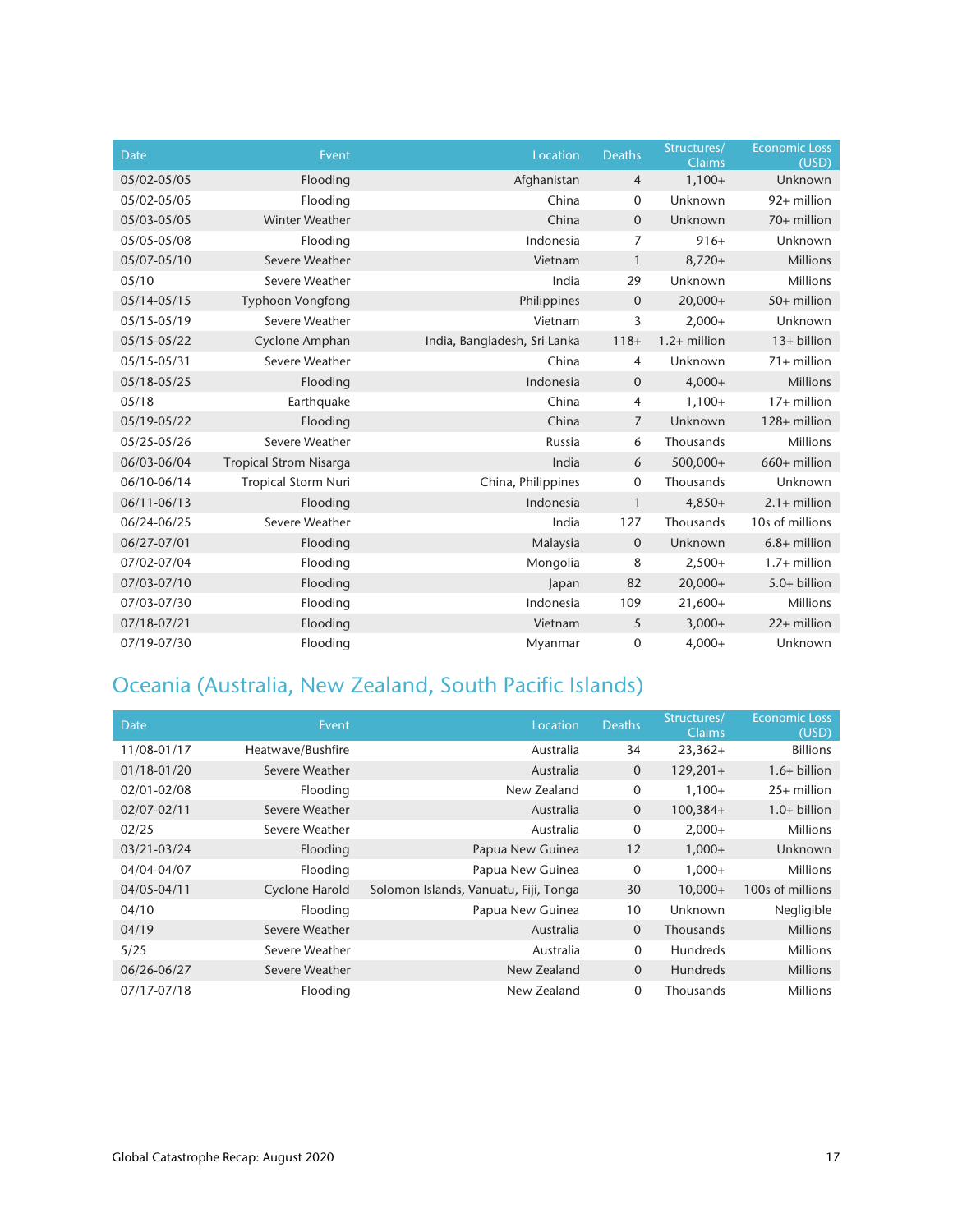## Additional Report Details

TD = Tropical Depression, TS = Tropical Storm, HU = Hurricane, TY = Typhoon, STY = Super Typhoon, CY = Cyclone

Fatality estimates as reported by public news media sources and official government agencies.

Structures defined as any building – including barns, outbuildings, mobile homes, single or multiple family dwellings, and commercial facilities – that is damaged or destroyed by winds, earthquakes, hail, flood, tornadoes, hurricanes or any other natural-occurring phenomenon. Claims defined as the number of claims (which could be a combination of homeowners, commercial, auto and others) reported by various public and private insurance entities through press releases or various public media outlets.

Damage estimates are obtained from various public media sources, including news websites, publications from insurance companies, financial institution press releases and official government agencies. Damage estimates are determined based on various public media sources, including news websites, publications from insurance companies, financial institution press releases, and official government agencies. Economic loss totals are separate from any available insured loss estimates. An insured loss is the portion of the economic loss covered by public or private insurance entities. In rare instances, specific events may include modeled loss estimates determined from utilizing Impact Forecasting's suite of catastrophe model products.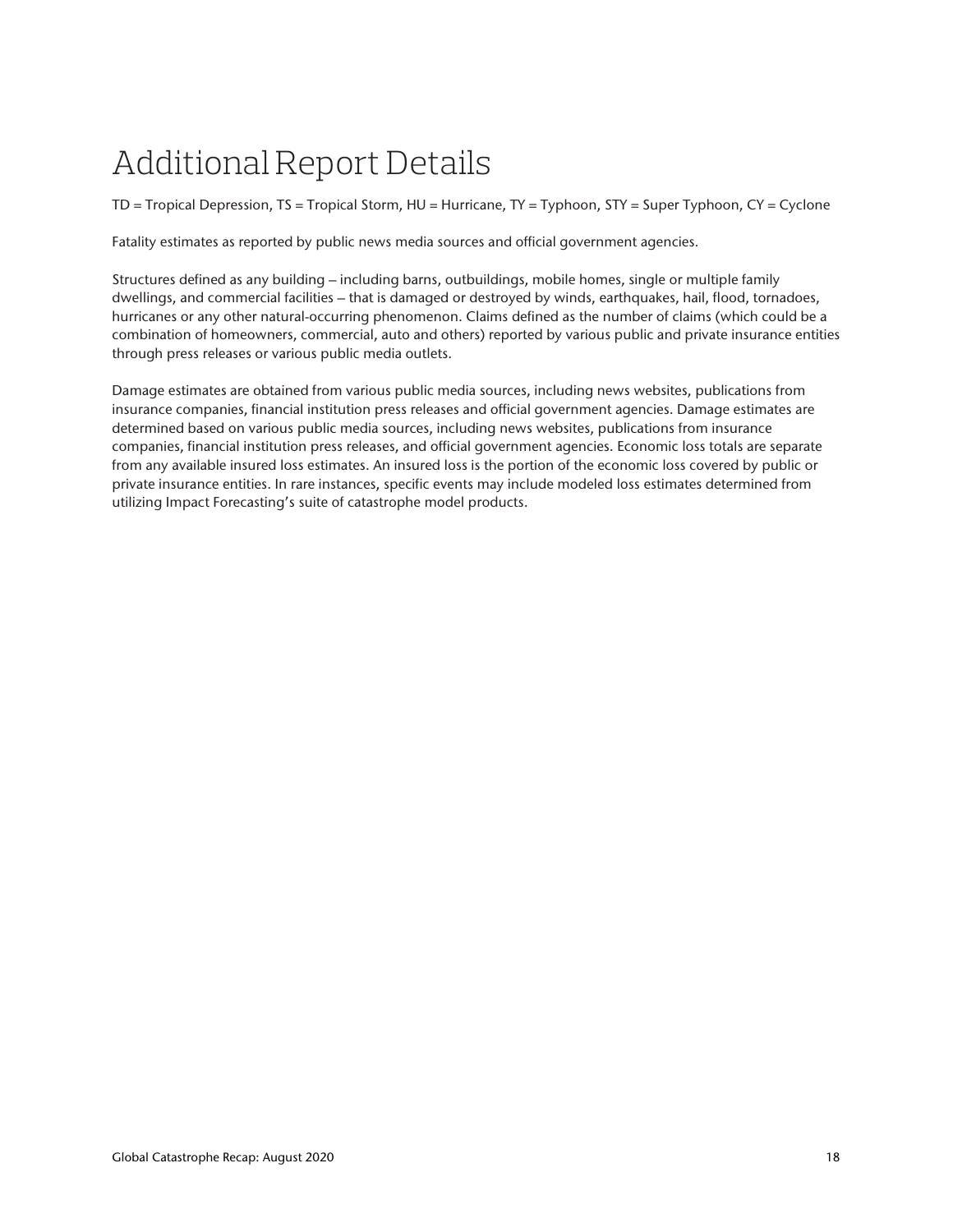## Contact Information

#### Adam Podlaha

Head of Impact Forecasting Impact Forecasting Aon adam.podlaha@aon.com

#### Michal Lörinc

Senior Catastrophe Analyst Impact Forecasting Aon michal.lorinc@aon.com

#### Gaurav Srivastava

Catastrophe Analyst Impact Forecasting Aon gaurav.srivastava6@aon.com

#### Steve Bowen

Director & Meteorologist Head of Catastrophe Insight Impact Forecasting Aon steven.bowen@aon.com

#### Brian Kerschner

Senior Catastrophe Analyst Impact Forecasting Aon brian.kerschner@aon.com